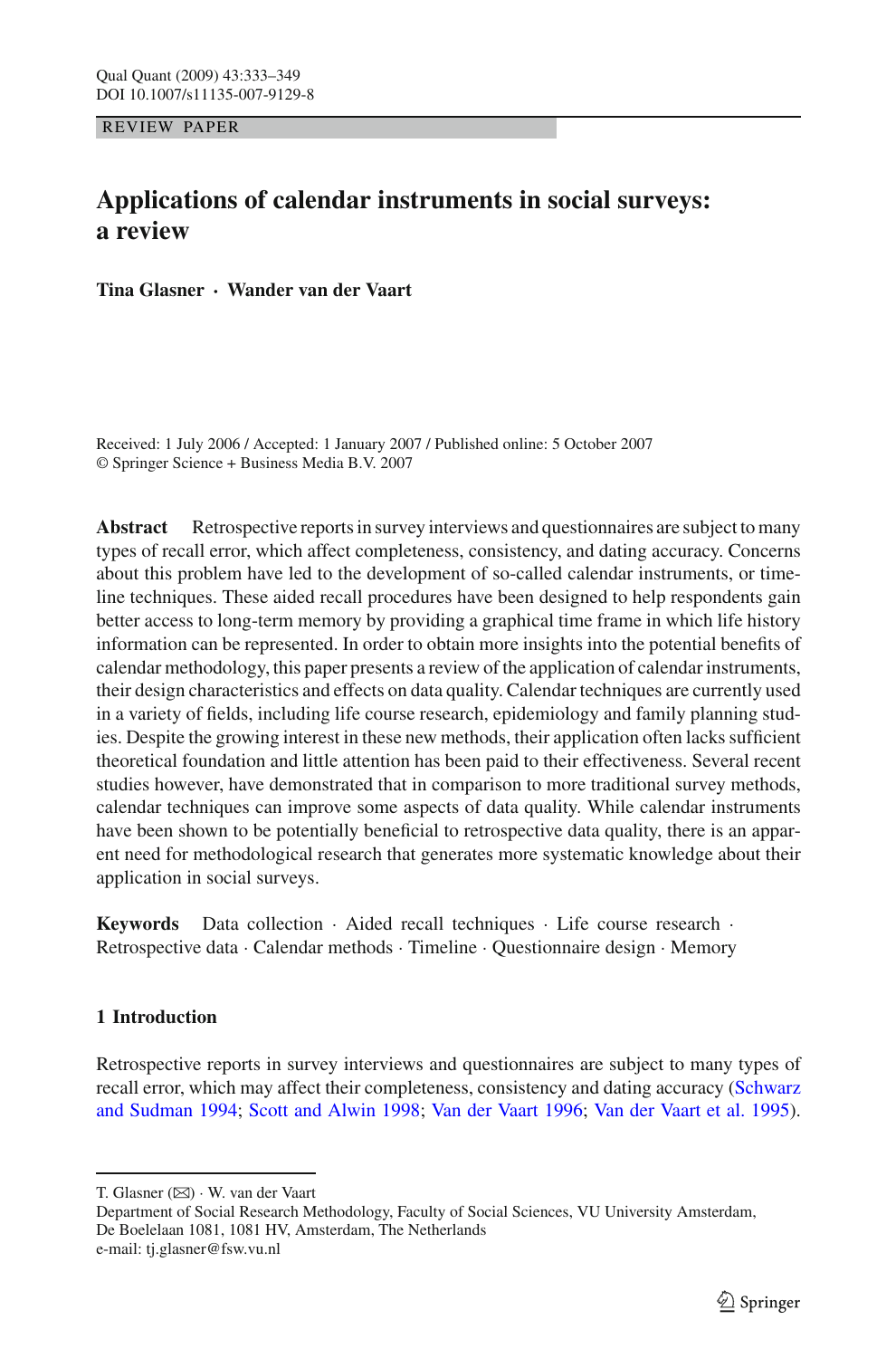In the social and the medical sciences, where many studies focus on the reconstruction of life histories, concerns about this problem have led to the development of so-called calendar instruments, or timeline techniques [\(Freedman et al. 1988;](#page-15-0) [Sobell et al. 1988\)](#page-16-4). These data collection procedures offer an alternative to regular survey questionnaires, which usually consist of lists of chronologically ordered standardized questions, organized in thematic blocks.

Calendar and timeline methods are aimed at helping respondents gain better access to long-term memory by providing them with a graphical time frame (for an example see the Appendix) in which life history information can be represented [\(Van der Vaart 2004\)](#page-16-5). This stimulates the respondent to relate, visually and/or mentally, the timing among several kinds of events. Inconsistencies in reports are more easily discovered and one event may prompt the recall of another. Additionally, detailed sequences of events are easier to record since they can be marked graphically in the time frame. In recent years the application of these techniques in social research has been growing rapidly. This fact is illustrated by their integration into large-scale, longitudinal social surveys such as the German Life History Study [\(Brückner and Mayer 1998\)](#page-15-1)[;](#page-15-2) [the](#page-15-2) [Panel](#page-15-2) [Study](#page-15-2) [of](#page-15-2) [Income](#page-15-2) [Dynamics](#page-15-2) [in](#page-15-2) [the](#page-15-2) [USA](#page-15-2) [\(](#page-15-2)Belli et al. 2001); and [the](#page-16-2) [Process](#page-16-2) [of](#page-16-2) [Social](#page-16-2) [Integration](#page-16-2) [of](#page-16-2) [Young](#page-16-2) [Adults](#page-16-2) [in](#page-16-2) [the](#page-16-2) [Netherlands](#page-16-2) [\(](#page-16-2)Van der Vaart 1996). There are some small (historical) differences between the concepts 'calendar' and 'timeline', as will be pointed out later, but here we will use the word 'calendar' for both methods.

Even though the general assumption is that calendar methods improve data quality, there has been little methodological research into their effectiveness. Given the fact that using these aided recall procedures tends to increase operational costs, more methodological insights are needed. In the past two decades, several authors (e.g., [Freedman et al. 1988\)](#page-15-0) have described the method in detail, most of the time focusing on the specific type of calendar, which they used in their own study. Still, little is known about the effects of calendar instruments on data quality, measured in terms of completeness and consistency of the data and the occurrence of dating errors. Only recently, a number of experimental studies have been conducted, the results of which indicate that calendars can indeed be beneficial to data quality.

This article presents an overview of calendar instruments currently used in different fields of research and their effects on the accuracy of retrospective reports. Firstly, we will provide an overview of the most important areas of application and present the instrument's rationale. Secondly, design features and the suitability of the instrument for different modes of data collection will be described. Thirdly, there will be a detailed discussion of the effects of several types of calendar instruments on data quality. Fourthly, we will present the consequences for operational costs and a summary of interviewer and respondent evaluations of those instruments. Finally, we will draw conclusions from our review and offer suggestions for further research into specific features of calendar procedures.

### **2 Calendar instruments: applications and rationale**

### 2.1 Overview: different names, similar instruments

Most applications of calendar techniques can be found in life course research in sociology (e.g., [Giele and Elder 1998\)](#page-15-3) [and](#page-16-6) [in](#page-16-6) [health](#page-16-6) [behaviour](#page-16-6) [and](#page-16-6) [treatment](#page-16-6) [studies](#page-16-6) [\(e.g.,](#page-16-6) Turner et al. 1992). Both disciplines focus on the retrospective reconstruction of (series or sequences of) behaviour and events during an extended time period and share similar concerns about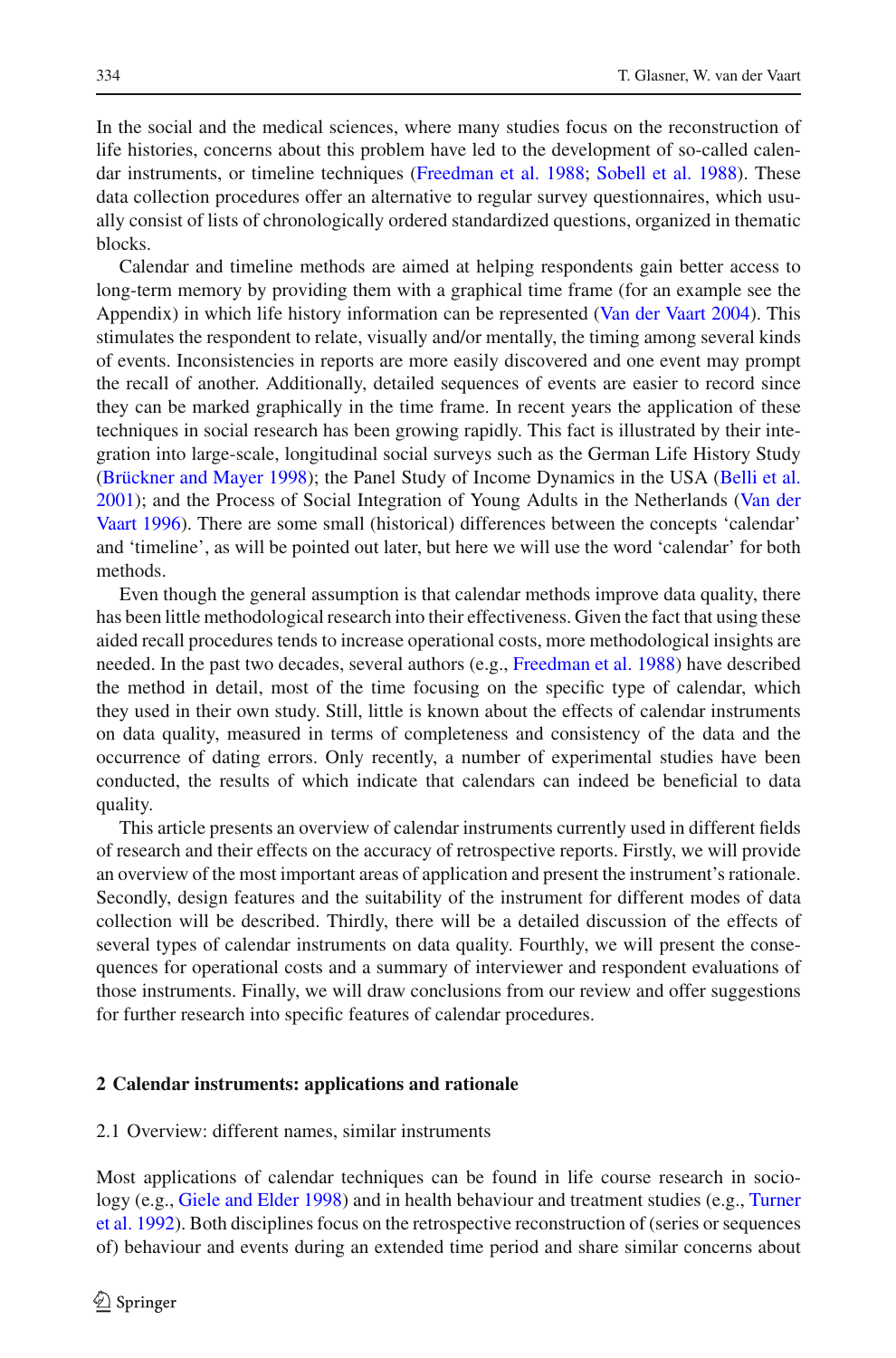recall bias. In life course studies, respondents are typically asked to recall their life history in terms of employment, education, relationships, residences, financial behaviour, et cetera. Health studies usually focus on more specific topics like risk behaviour (e.g., alcohol and drug use, sexual behaviour) and medical events (e.g., cancer diagnosis, clinical treatments, hospitalisation), although there are examples of epidemiological studies, which also include domains like employment and living conditions (e.g., [Engel et al. 2001b\)](#page-15-4).

Reviewing the literature on calendar techniques used in social and medical research demonstrates that neither the instrument nor the terminology has been standardized so far. In the social sciences different names for calendar instruments include Life History Calendar [\(Freedman et al. 1988\)](#page-15-0), Timeline [\(Van der Vaart 1996\)](#page-16-2), Life History Matrix and Time Axes [\(Brückner and Mayer 1998\)](#page-15-1), Event History Calendar [\(Belli 1998\)](#page-15-5), Life Events Calendar [\(Hoppin et al. 1998\)](#page-15-6), Illustrated Life History [\(Balán et al. 1969\)](#page-15-7) and Month-by-month calendar [\(Becker and Sosa 1992\)](#page-15-8). In the medical sciences simple calendar instruments, which measure only one behavioural domain during a relatively short reference period are usually called 'timelines' [\(Sobell et al. 1988\)](#page-16-4). The reason for the division between (medical) 'timelines' and 'calendars' is foremost a historical one. Most medical timeline instruments are simplified calendars, measuring only one behavioural domain during a relatively short period.

In principle, all calendar or timeline instruments are based on the same idea, which is to enhance autobiographical recall by providing the respondent with event cues. In the following, the term 'calendar instrument' will be used to refer to all of these instruments. Although different versions of calendar instruments have been developed relatively independently from each other in different fields of research, they share three important characteristics:

- (a) The instrument includes a graphical display of the time dimension. Usually, the reference period is divided into smaller time units, such as years, months or days. The size of those time units mainly depends on the length of the reference period.
- (b) The graphical display encompasses one or more thematic axes, representing the domains concerning which the data is collected.
- (c) The respondent is provided with temporal bounding cues, such as public or personal landmark events.

The number of domains and the length of the reference period can vary to a great extent, but most calendar instruments comprise multiple life domains and reference periods longer than one year. The landmark domain may contain personal landmark events or public event cues (e.g., [Hoppin et al. 1998\)](#page-15-6), as well as or a combination of the two.

During the fieldwork calendar instruments can be used either as a separate memory aid or as a data collection device. The latter usually applies to the complicated event history calendars which are applied by the interviewer to administrate the data as well as to aid recall by cross checking answers, providing cues and probing for information (Brückner and Mayer 1998). As an alternative, (uncomplicated) calendars can be applied as a separate aided recall device in addition to a questionnaire (Van der Vaart 1996, 2004).

Calendar instruments are currently used in a variety of fields, including life course research [\(Axinn et al. 1999;](#page-14-0) [Caspi et al. 1996;](#page-15-9) [Reimer 2004;](#page-15-10) [Smith and Thomas 2003;](#page-16-7) Van der Vaart 1996), epidemiology [\(Colt et al. 2001;](#page-15-11) [Engel et al. 2001b;](#page-15-4) [Hoppin et al. 1998;](#page-15-6) Wingo et al. 1988[\),](#page-16-8) [family](#page-16-8) [planning](#page-16-8) [studies](#page-16-8) [\(Becker and Diop-Sidibe 2003;](#page-15-12) [Becker and Sosa 1992;](#page-15-8) [Goldman et al. 1989;](#page-15-13) [Rosenberg et al. 1983\)](#page-15-14), health behaviour [\(Wiebe and Landis 2000\)](#page-16-9), sexual risk taking [\(Martyn and Martin 2003\)](#page-15-15) and domestic violence [\(Yoshihama et al. 2005\)](#page-16-10). This wide range of topics is also reflected in a great diversity of studied populations.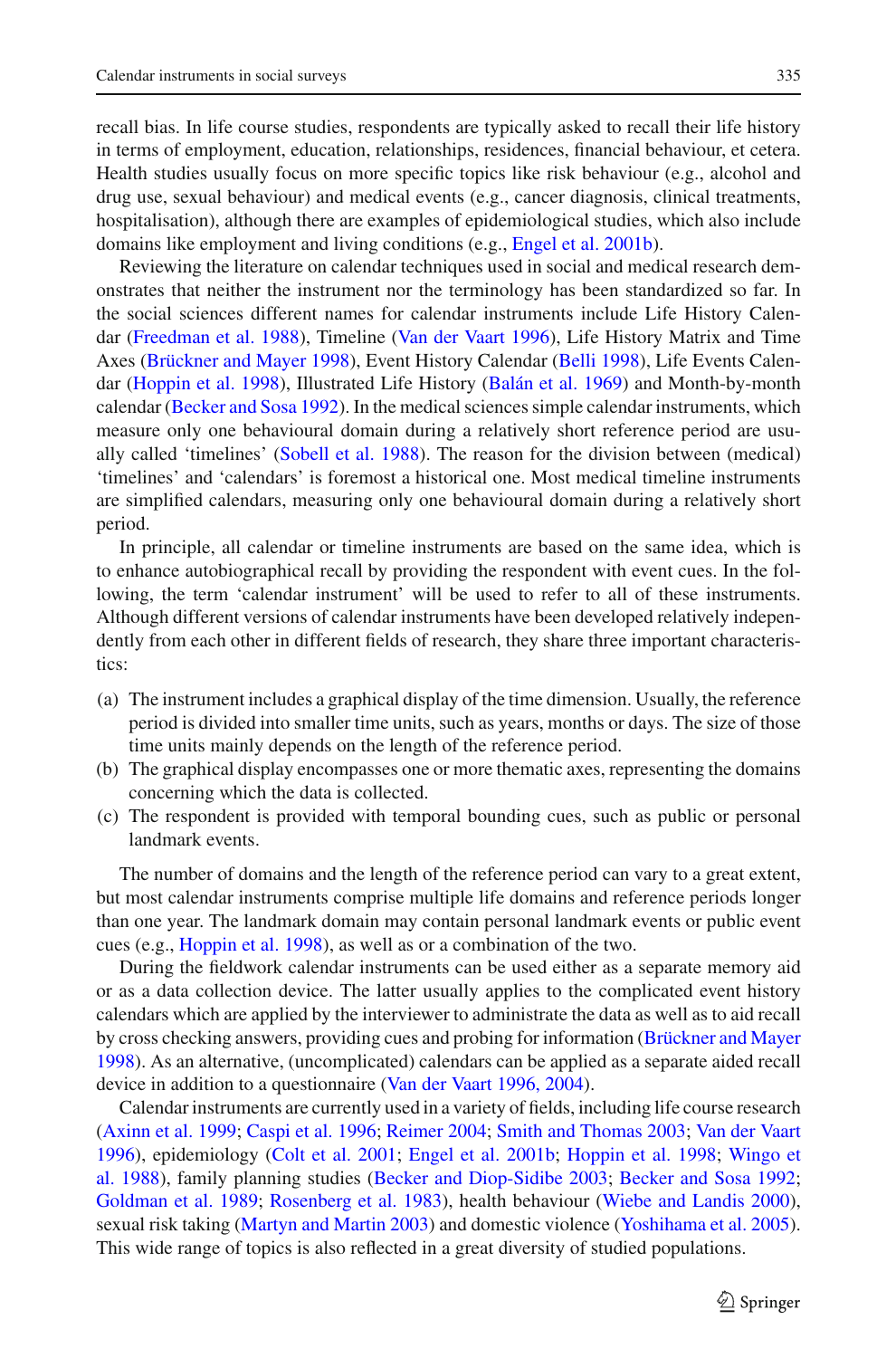### 2.2 Rationale of the calendar methodology

Calendar instruments were originally designed to meet practical research needs, which means that in the early days relatively little attention was paid to their theoretical foundations. This situation changed with the advance of the CASM movement, which focuses on the relationship between 'cognition' and 'survey methods' (see [Tourangeau et al. 2000\)](#page-16-11). CASM studies demonstrated that retrospective data suffer from recall error like omission, underreporting, dating errors, and biased representations, all aspects that are central to calendar techniques [\(Schwarz and Sudman 1994;](#page-16-0) [Van der Vaart 1996\)](#page-16-2). The most direct effort to relate the effective mechanisms of calendar techniques to memory processes was made by Belli (1998). Based on hierarchical models of autobiographical memory [\(Conway 1992\)](#page-15-16), Belli argued that the Event History Calendar encourages respondents to place events into a temporal context by relating them in several ways to other (parallel or superordinate) events and episodes.

Firstly, the landmark events used in calendar applications serve as temporal anchoring points, or *bounding cues*. Bounding cues were originally developed in order to demarcate the beginning of the reference period in survey research, but can also serve as more general temporal anchor points within the reference period (e.g., "I bought that car the week before Christmas" or "We moved to New York 2months after my husband graduated from college").

Secondly, when calendar instruments are used for recording episodes, they allow for socalled *sequencing* within life domains, which means that an event or episode is recalled as part of an event sequence [\(Belli 1998\)](#page-15-5). The respondent could be asked for example, to name in forward or in backward order, all employers he or she has worked for and date those employment episodes (for an example see [Engel et al. 2001b\)](#page-15-4). Regarding sequences, standardized interviewer probes can essentially be restricted to "What did you do before/after [episode]?" Even though sequencing strategies can be used with other question list formats, the advantage of the calendar over a regular survey questionnaire lies in the fact that the event sequence can be displayed graphically. Apart from providing respondents with (somewhat global) temporal information, sequencing strategies also help them to contextualize events, and report them as a narrative, hereby reducing the risk of omitting events.

Finally, the visual properties of the calendar make it possible for respondents and interviewers to link episodes across life domains, thereby encouraging *top-down* and *parallel* retrieval. Top-down retrieval occurs, when the respondent tries dating an event *within* the context of a more extended episode or "life-time period" (e.g., "I completed the internship during my junior year in college"). The name top-down retrieval implies that recall cues are retrieved from superordinate memory structures. Parallel retrieval occurs when cues are obtained from *other* (not superordinate) thematic structures within the same lifetime period or extended event (e.g., "When I called off my engagement, I lived in X and had just started working as a teacher"). Especially the option of applying parallel crosschecks is a distinguishing feature of calendar instruments. Example questions could be: "Did the incident occur while you were living in X?" or "Did you start working for Y before or after you finished college?" et cetera. Compared to sequential probing, parallel probing probably requires a more flexible interviewing approach, as the interviewer will have to choose the most suitable parallel domain(s) to refer to.

Some first results by [Belli et al. \(2004\)](#page-15-17) support the idea that calendar techniques are related to these memory processes. Using verbal behavioural coding they found that the event history calendar enhanced 'sequential' and 'parallel' retrieval strategies by respondents as intended.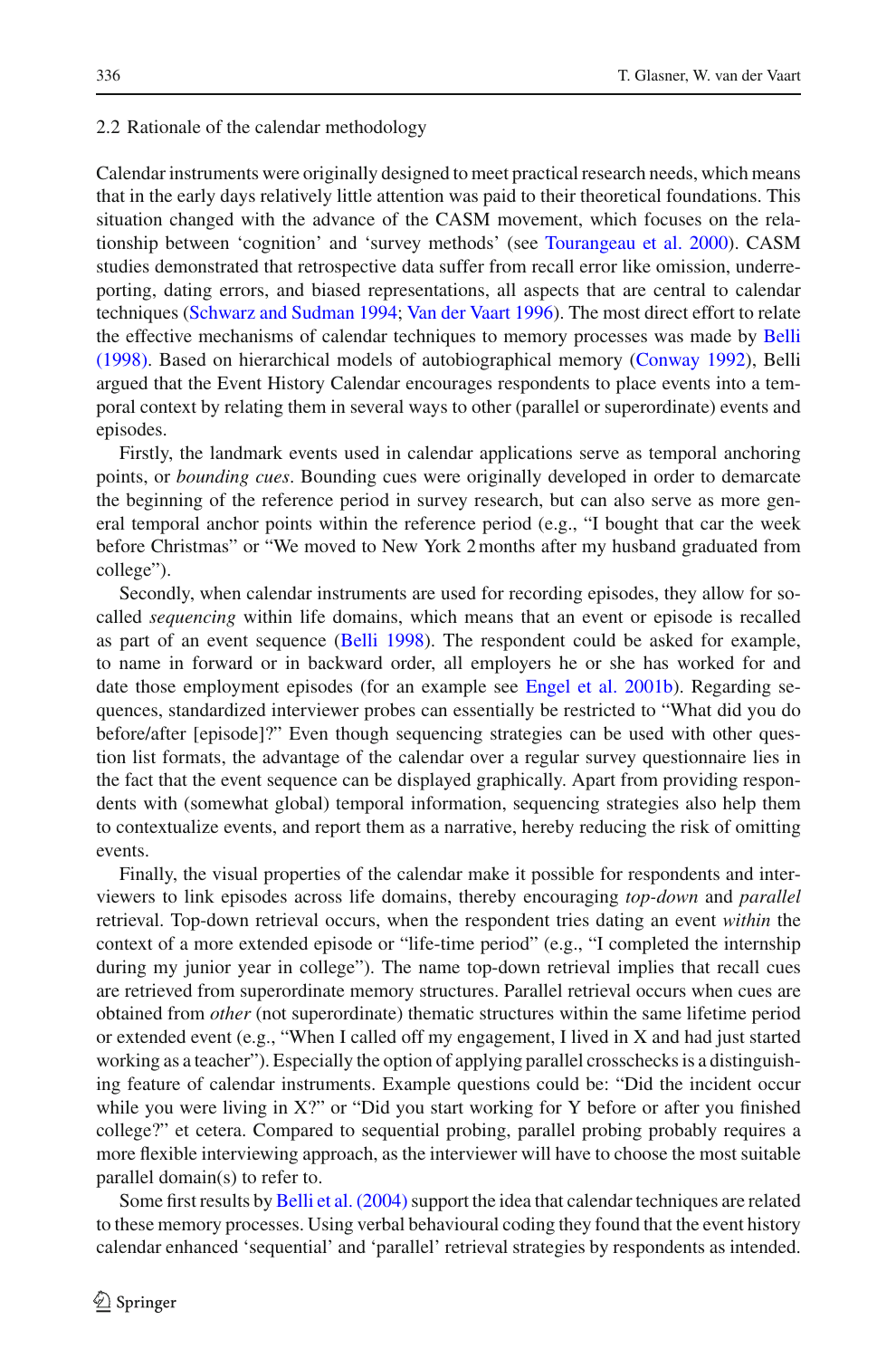Moreover, positive associations were found between these recall strategies and data quality. These findings are promising and show that more experimental studies on the underlying cognitive mechanism of calendar techniques are warranted.

### **3 Design features of the calendar and modes of data collection**

As can be expected from an instrument that is used in so many different fields, calendar techniques come in many different versions. Since one of the purposes of this review is to identify the effects of several design features on the quality of the retrospective reports, we will first describe the layout of calendars that have been used in social research. After that their application with different modes of data collections will be described.

3.1 Reference periods, number of domains and the representation of landmark events

As calendars are often used in life course studies, some applications encompass many years of a respondent's life history and can range from the year the respondent was born to the time of the interview [\(Hoppin et al. 1998\)](#page-15-6). However, calendar instruments are also used in surveys with far shorter reference periods. [Belli et al. \(2001\),](#page-15-2) for example, included a calendar in a biennial social survey, in which respondents answered retrospective questions about the two-year period preceding the interview.

While some calendar instruments measure only one life domain (e.g., [Engel et al. 2001a\)](#page-15-18) most calendars used in the social sciences include multiple thematic domains. Those domains are presented as parallel timelines, forming a grid, in which one of the axes (usually the horizontal one) denotes the time dimension while on the other axis themes ("work", "residence", "education", "health" etc.) are assigned to each of the timelines. Additionally, landmark events from the reference period can be written down in the calendar.

Calendar instruments (the so-called 'timelines') used in the medical field, especially in research on addictive behaviors, are often less elaborate. They usually include only one behavioral domain, such as alcohol consumption (e.g., [Sobell and Sobell 2003\)](#page-16-12) or gambling [\(Weinstock et al. 2004\)](#page-16-13). Reference periods are short, and the time-units are usually 24-h intervals, in order to measure daily fluctuations in behavior. As a general rule, calendars with a shorter time-range allow for more detailed recording of events, since the temporal axis can be split into shorter time units (e.g., months instead of years).

One distinguishing feature of calendar instruments is the timeline on which landmark events from the reference period can be noted down. In some studies these events are recorded in the timeline of a domain; this especially occurs when information about only one life domain is collected [\(Engel et al. 2001b;](#page-15-4) [Hoppin et al. 1998;](#page-15-6) [Rosenberg et al. 1983\)](#page-15-14). However, most studies include a separate timeline to write down landmark events [\(Belli et al. 2001;](#page-15-2) [Van der Vaart 2004\)](#page-16-5). In order to make the calendar instrument more attractive and more easily understandable for populations with limited literacy, some researchers used icons and toy figures [\(Engel et al. 2001a\)](#page-15-18), or adhesive pictures [\(Hoppin et al. 1998\)](#page-15-6) instead of written cues.

To our knowledge, the relative effectiveness of different types of landmarks in calendar instruments has not been examined yet. In one study [\(Yoshihama et al. 2005\)](#page-16-10) respondents were asked which landmark cues they thought were helpful, in this case in recalling partner violence. Respondents mentioned cues from their relationship history and self-generated landmarks ("significant life events") as the most helpful ones.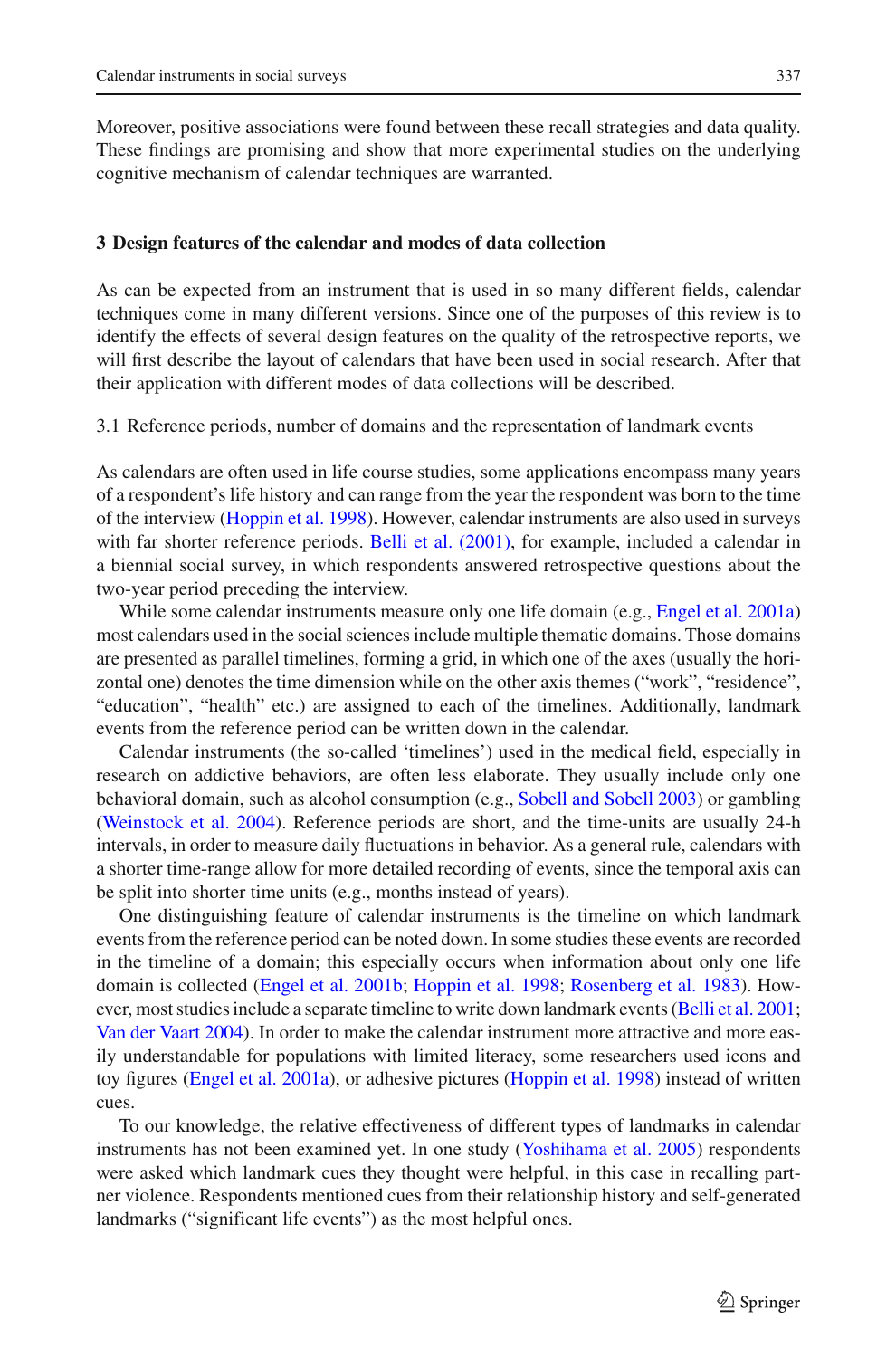### 3.2 Experiences with different modes of data collection

As will be illustrated below, some calendar instruments are completed by the interviewer, while others are filled in by the respondents themselves. The traditional life history calendar (LHC) is an interviewer-administered paper and pencil questionnaire [\(Balán et al. 1969;](#page-15-7) [Freedman et al. 1988;](#page-15-0) [Wingo et al. 1988\)](#page-16-8). However, it has been used in personal interviews as well as in CATI situations. Freedman and her colleagues (1988) administered almost half of their LHC-interviews via the telephone, in which case the calendar was not visible to the respondent. It could only help the interviewer to detect inconsistencies in the respondent's reported employment history, and prompt the respondent with personalized cues in order to resolve these inconsistencies. Rather surprisingly, the authors conclude, that "the two modes produced almost the same degree of consistency" (p. 65) between the collected retrospective reports and the control data. Unfortunately, the authors do not elaborate on these results. Given their earlier assumption that the respondent uses the calendar as a-visual recall aid, one would expect the instrument to be less beneficial to data quality during a telephone interview.

Next to these paper-and-pencil calendar instruments, computerized versions of calendar methods have been evaluated [\(Belli 2000;](#page-15-19) [Wiebe and Landis 2000\)](#page-16-9). Similar to paper-andpencil calendars, the computerized instruments are used in personal interviews as well as with CATI applications. The Panel Study of Income Dynamics (PSID), for instance, includes a compute[rized](#page-15-2) [Event](#page-15-2) [History](#page-15-2) [Calendar](#page-15-2) [\(EHC\)](#page-15-2) [together](#page-15-2) [with](#page-15-2) [a](#page-15-2) [CATI](#page-15-2) [questionnaire](#page-15-2) [\(](#page-15-2)Belli et al. 2001). A version of this computerized EHC is used during personal interviews of the Los Angeles Family and Neighborhood Survey (LAFANS) [\(Pebley and Sastry 2004\)](#page-15-20). The instrument is used for collecting data about a relatively short reference period of 2 years previous to the survey.

Instead of using interviewer-administered calendar instruments, some questionnaires include calendars, which are completed by the respondents themselves. These calendars can be part of either paper-and-pencil questionnaires [\(Martyn and Martin 2003\)](#page-15-15), or they can be used as visual recall aids dur[ing](#page-16-14) [personal](#page-16-14) [\(Van der Vaart 2004\)](#page-16-5) [or](#page-16-14) [telephone](#page-16-14) [interviews](#page-16-14) [\(](#page-16-14)Van der Vaart and Glasner 2005). In the latter study, the calendar instrument was mailed to respondents prior to the interview. In the advance letter and the accompanying written instruction respondents were asked to fill out the simplified life history calendar, which spanned a period of over 7 years. During the telephone interview, respondents would use the calendar as a visual recall aid.

So far, we are not aware of any computerized calendar instruments, which are self-completed by respondents. This is likely to be due to the fact that the current computerized versions, are quite complicated to fill out, and cannot be used without training. Nonetheless, at least one electronic EHC is currently used as a separate recall aid in a self-administered survey [\(Wiebe and Landis 2000\)](#page-16-9). Before the interview, interviewer and respondent fill out the EHC together. It is subsequently displayed on a laptop screen, during both, the CAPI and a short ACASI section of the interview.

From what is known so far about the relative effectiveness of these different calendar applications, it cannot be concluded that one mode of data collection is more suitable for using calendar applications than others. It is also not obvious if those instruments work better as recall aides or as data collection devices. There are some indications that respondents might be more motivated to make active use of the calendar if they can see the instrument during the interview. This suggestion is based on the observation that respondents prefer calendar techniques to regular question-list surveys in personal interviews [\(Freedman et al. 1988\)](#page-15-0) but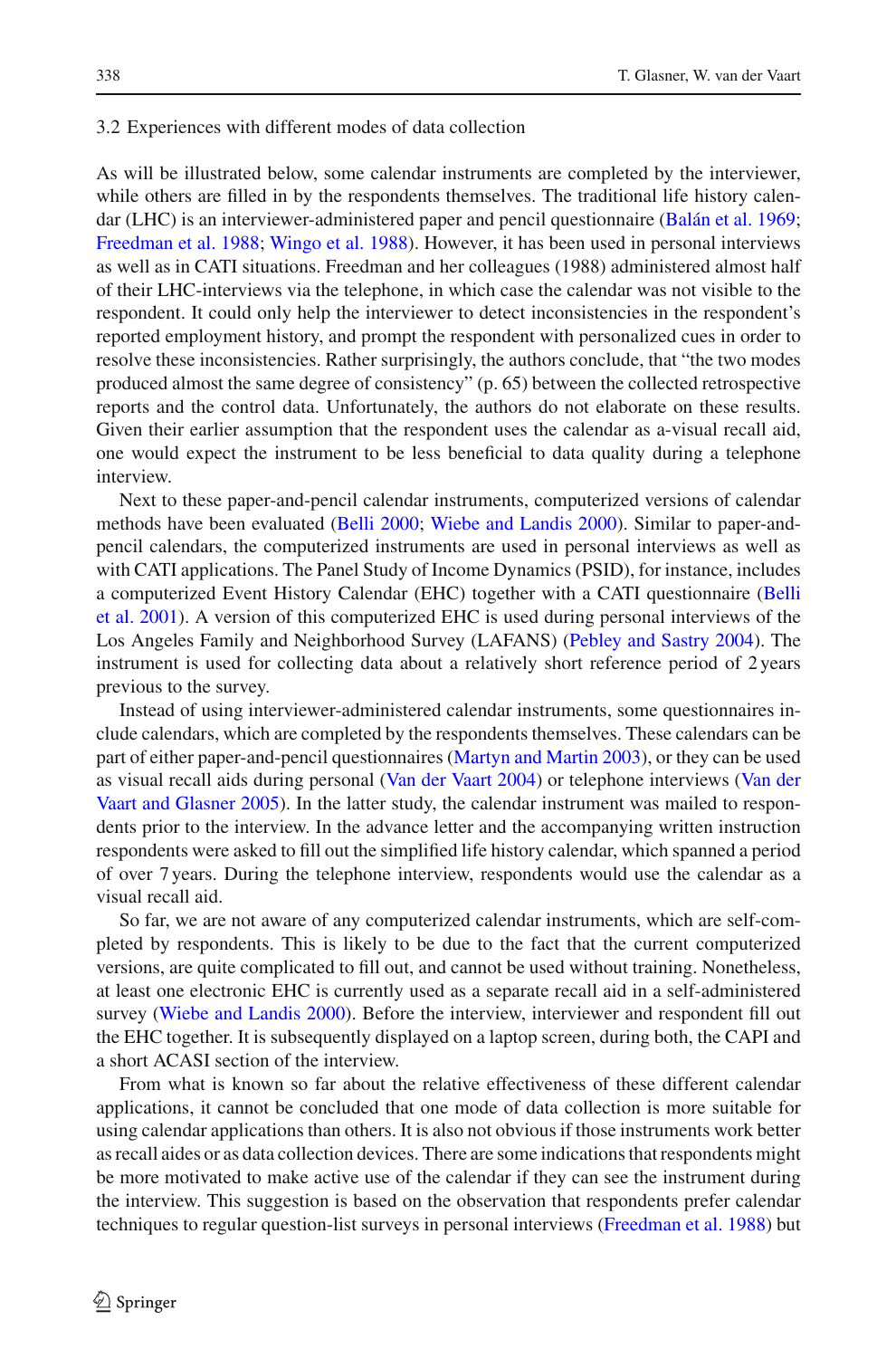are largely indifferent to them in CATI surveys [\(Belli et al. 2001\)](#page-15-2), where they cannot make use of their visual qualities.

# **4 Effects of calendar methods on data quality**

# 4.1 Evaluations of data quality

As early as in the late 1960s [Balán et al. \(1969\)](#page-15-7) concluded, in what was probably the first (non-experimental) evaluation of calendar methods, that the calendar instrument had the following advantages over traditional question-list surveys:

- 1. It improved the completeness of reports by enabling the interviewer to detect 'gaps' in the data provided by the respondent.
- 2. Inconsistencies in the account could be detected by the interviewer or by the respondent himself. The respondent could then correct his original account.
- 3. It facilitated recall for distinct events, by displaying those events as part of a sequence. This (supposedly) lead to a reduction of omissions.
- 4. It improved timing of recalled events by allowing the respondent to relate events and dates from different life domains to each other.

Although the study by Balán and his colleagues did not have an experimental design, their observations are still valid today. The expected positive effects of calendar methods on completeness, consistency, recall and timing—as well as the implied effective mechanisms of the calendar—are main issues in evaluations of calendar methods.

Over the years several authors, though not explicitly referring to the Balán-study, have tested one or more of the four statements mentioned above. Many have also included more general observations about the data collection process, such as experiences with different modes of data collection (see previous section), respondent-interviewer rapport, and consequences for the duration of the interview. The body of research on calendar methods also includes a few psychometric studies on reliability and/or validity of data collected with calendar instruments.

Our review of the methodological literature reveals that the quality of the data collected with calendar instruments has been evaluated in multiple ways. The studies can be grouped into three categories:

- 1. Comparisons of calendar data with similar data collected with more traditional questionnaires (in a split-ballot or otherwise), but without the availability of an external standard of comparison [\(Becker and Diop-Sidibe 2003;](#page-15-12) [Becker and Sosa 1992;](#page-15-8) [Engel et al. 2001b;](#page-15-4) [Goldman et al. 1989;](#page-15-13) [Yoshihama et al. 2005\)](#page-16-10);
- 2. Studies in which the agreement between data collected with a calendar instrument and external data sources is measured, but no comparisons are made with regular questionnaires. External data sources include physicians' records [\(Rosenberg et al. 1983;](#page-15-14) Wingo et al. 1988[\)](#page-16-8) [or](#page-16-8) [reports](#page-16-8) [from](#page-16-8) [earlier](#page-16-8) [waves](#page-16-8) [of](#page-16-8) [longitudinal](#page-16-8) [surveys](#page-16-8) [\(Freedman et al. 1988\)](#page-15-0).
- 3. Experimental studies, which combine the two approaches. Here, the authors assess the agreement between calendar data and external data, and also include a control condition, in which a traditional questionnaire is used [\(Belli et al. 2001;](#page-15-2) Van der Vaart 1996, 2004; [Van der Vaart and Glasner 2005\)](#page-16-14).

First, we will turn to the first group and present some findings based on indirect comparisons between calendars and traditional questionnaires, after that results from the 'agreement studies' (group 2 and 3) will be presented.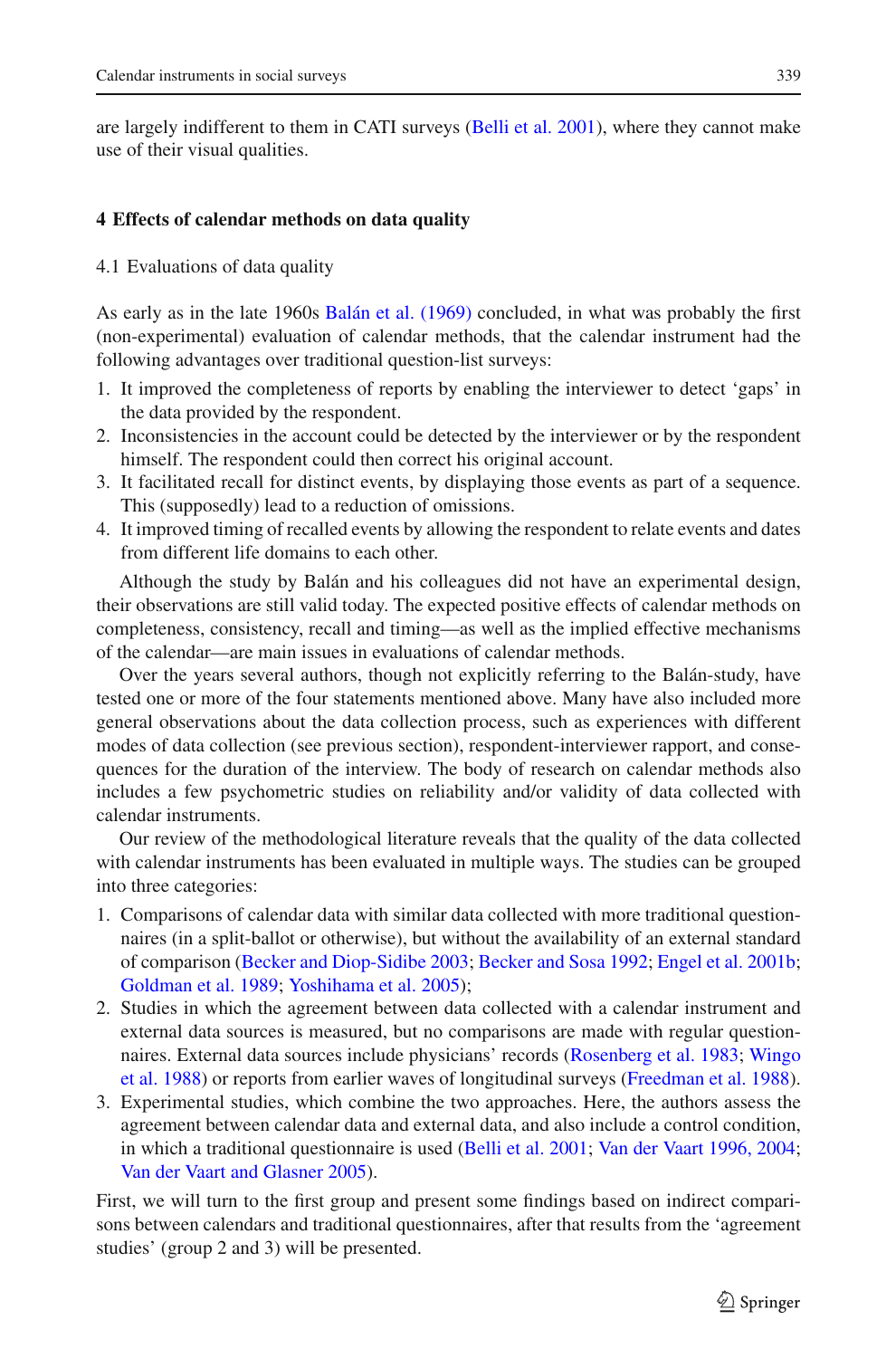### 4.2 Indirect comparisons between calendar data and regular survey data

The focus of the first group of studies is mainly restricted to indirect measures of data quality, in particular consistency of the data based on logical arguments (e.g., in most societies, there should be no overlap between marriages), completeness of the data (e.g., the detection of "gaps" in employment histories) and patterns in recalled dates (such as the use of prototypical values, i.e., "heaping"). Since these studies do not include an external standard of comparison, they cannot provide direct evidence for the superiority of calendar data in terms of accuracy. However, as will be illustrated below, they do provide some indications that the calendar method overall performs better in collecting recall data than the traditional question-list.

A split-ballot comparison between a calendar method and a traditional questionnaire in a fertility study [\(Becker and Sosa 1992\)](#page-15-8) indicated that the use of the calendar resulted in more consistent reports. It demonstrated that the calendar method resulted in less superposition of (supposedly) mutually exclusive behaviors: significantly less overlap of advanced pregnancy and contraception use was reported in the calendar condition (1.3%) than in the traditional interview (10.3%). Also supporting positive calendar effects, an interaction was foun[d](#page-15-13) [between](#page-15-13) [the](#page-15-13) [recency](#page-15-13) [of](#page-15-13) [the](#page-15-13) [behavior](#page-15-13) [and](#page-15-13) [the](#page-15-13) [effect](#page-15-13) [of](#page-15-13) [the](#page-15-13) [calendar](#page-15-13) [\(](#page-15-13)Goldman et al. 1989). Goldman and her colleagues note that the calendar instrument was especially effective in enhancing recall of contraceptive use in the beginning of the reference period. A similar effect was found in a study of domestic violence victimization [\(Yoshihama et al. 2005\)](#page-16-10). The results indicate that higher lifetime victimization rates in the calendar condition were caused by the fact that more respondents reported incidents, which took place in the distant past.

Studies that evaluated retrospective data in terms of completeness mostly concluded that the calendar method performs better than the traditional question-list. Calendars were found to be more helpful in reducing the amount of time unaccounted for in the respondent's life course [\(Engel et al. 2001b;](#page-15-4) [Goldman et al. 1989\)](#page-15-13). This reduction is likely to be due to the visual nature of the calendar, which makes it easier for the interviewer to detect those left-out periods and ask the respondent about them [\(Balán et al. 1969\)](#page-15-7). Overall, calendars appear to result in higher numbers of reported events and episodes, which is usually interpreted as a positive effect [\(Becker and Sosa 1992;](#page-15-8) [Engel et al. 2001b\)](#page-15-4).

Regarding the heaping of reported event dates—which occurs when respondents report prototypical values (e.g., courses starting in September, or "the accident happened two year ago") instead of the actual values—only few studies are known to evaluate calendar effects (see also the next section). In an experimental evaluation [Goldman et al. \(1989\)](#page-15-13) found that the calendar method significantly reduced heaping in reports of contraceptive use. While in the traditional questionnaire condition a disproportionate number of women rounded durations to prototypical values of 6, 12, 24, 36, and 48months of use, this hardly occurred in the calendar condition. It should be noted however, that this difference was probably enhanced by the coding protocol. While in the questionnaire condition, interviewers could record durations in either months or years; in the calendar condition, interviewers were instructed to always code durations in months.

4.3 Agreement between calendar data and external sources

The second and third group of studies focus on direct assessments of agreement between the recalled information and the external information: in particular concerning the number of events, their characteristics and the duration or dates of events. Some authors turned to data sources such as d[octors'](#page-16-14) [records](#page-16-14) [\(Rosenberg et al. 1983\)](#page-15-14)[,](#page-16-14) [purchase](#page-16-14) [records](#page-16-14) [\(](#page-16-14)Van der Vaart and Glasner 2005) or population registers [\(Auriat 1993\)](#page-14-1) to validate the retrospective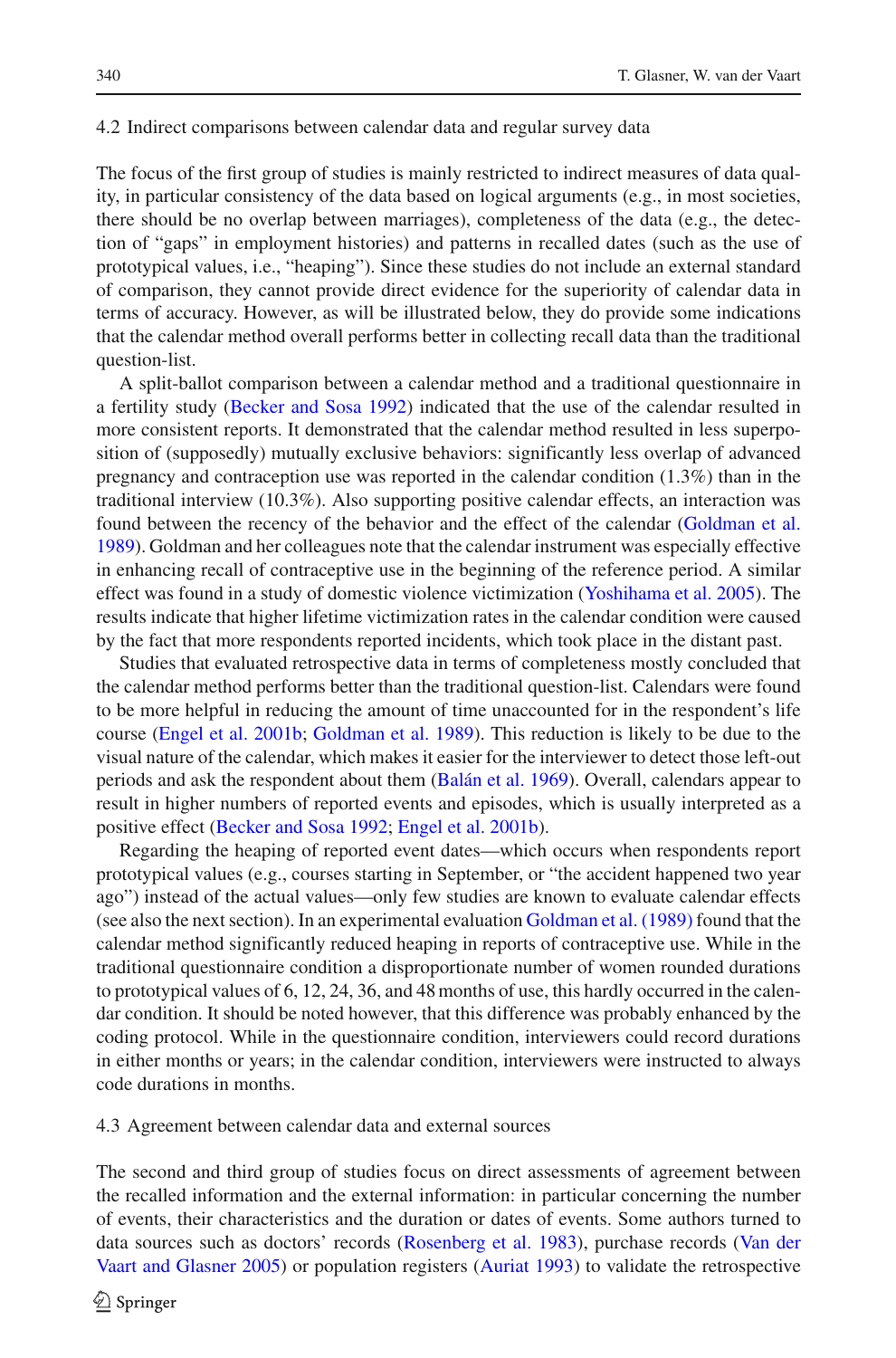reports. In the absence of this type of validating information, authors compared calendar data with [respondents'](#page-15-2) [earlier](#page-15-2) [\(concurrent\)](#page-15-2) [reports](#page-15-2) [from](#page-15-2) [the](#page-15-2) [same](#page-15-2) [longitudinal](#page-15-2) [study](#page-15-2) [\(](#page-15-2)Belli et al. 2001; [Freedman et al. 1988;](#page-15-0) [Van der Vaart 1996\)](#page-16-2). It can be argued that comparisons of the latter type are an assessment of (test–retest) reliability rather than of validity [\(Dex 1995\)](#page-15-21). Nevertheless, it seems reasonable to assume that the amount of error is smaller in concurrent than in retrospective reports, since the former are less affected by memory bias. As illustrated below, the results of these both types of studies generally suggest that the calendar method has beneficial effects on data quality.

#### 4.4 Non-experimental validation studies

While non-experimental agreement studies do not compare the performance of the calendar method to the performance of other methods, they do give an indication of the quality of calendar data. In this line, [Rosenberg et al. \(1983\)](#page-15-14) performed a record check study, which did not include a comparison with another type of questionnaire. Using doctors' records as validation measures the authors report an agreement of 90% between the calendar data and the records for month-specific use of oral contraceptives. The mean duration of the reference period was 33months. The agreement between physicians' records and self-reports decreased when brand and dose of contraceptive were also considered.

High levels of data quality were also reported in non-experimental longitudinal studies. In their evaluation of calendar questionnaires [Hoppin et al. \(1998\)](#page-15-6) report very high test-retest reliability of pesticide use when respondents were contacted by telephone one to three weeks after the original interview. A more detailed study of test-retest reliability of the calendar method—the time between the interviews being eight to fourteen months—resulted in very high agreement for reported life event anchors such as marriages, or immigration (Engel et al. 2001a). [Freedman et al. \(1988\)](#page-15-0) [compared](#page-15-18) [respondents'](#page-15-18) [self-reports](#page-15-18) [from](#page-15-18) [two](#page-15-18) [w](#page-15-18)aves (1980 and 1985) of a longitudinal study. In the 1985 wave, a calendar instrument was used. The authors found an 87% agreement between school attendance reported concurrently in 1980 and retrospectively in 1985. Part-time school attendance was remembered less well than either full-time attendance or no attendance. Responses about work in 1980 were less consistent. Here, the agreement between waves was 72%. The general tendency to underreport unemployment in retrospective surveys was not fully compensated for by the calendar.

Thus, several life course studies that applied event history calendars report relatively high correspondence between retrospective calendar data and matching responses or collateral reports obtained beforehand. Similar results are found in small-scale medical studies on health timelines (e.g., [Searles et al. 2000\)](#page-16-15). Although these results suggest positive effects of the calendar procedures on recall accuracy, they lack an experimental design: since there is no control condition, it has not been demonstrated whether these results would have been different in a study without aided recall procedures.

### 4.5 Quasi-experimental studies

Only three studies so far (Belli et al. 2001, 2004; Van der Vaart 1996, 2004; Van der Vaart and Glasner 2005) have combined the approaches depicted above with an experimental design. The authors conducted split-ballot experiments in which they used calendar instruments in one condition and traditional questionnaires in the other condition. [Belli et al. \(2001\)](#page-15-2) and [Van der Vaart \(1996\)](#page-16-2) then validated the data from the two conditions with earlier reports from the longitudinal studies. [Van der Vaart and Glasner \(2005\)](#page-16-14) used purchase records as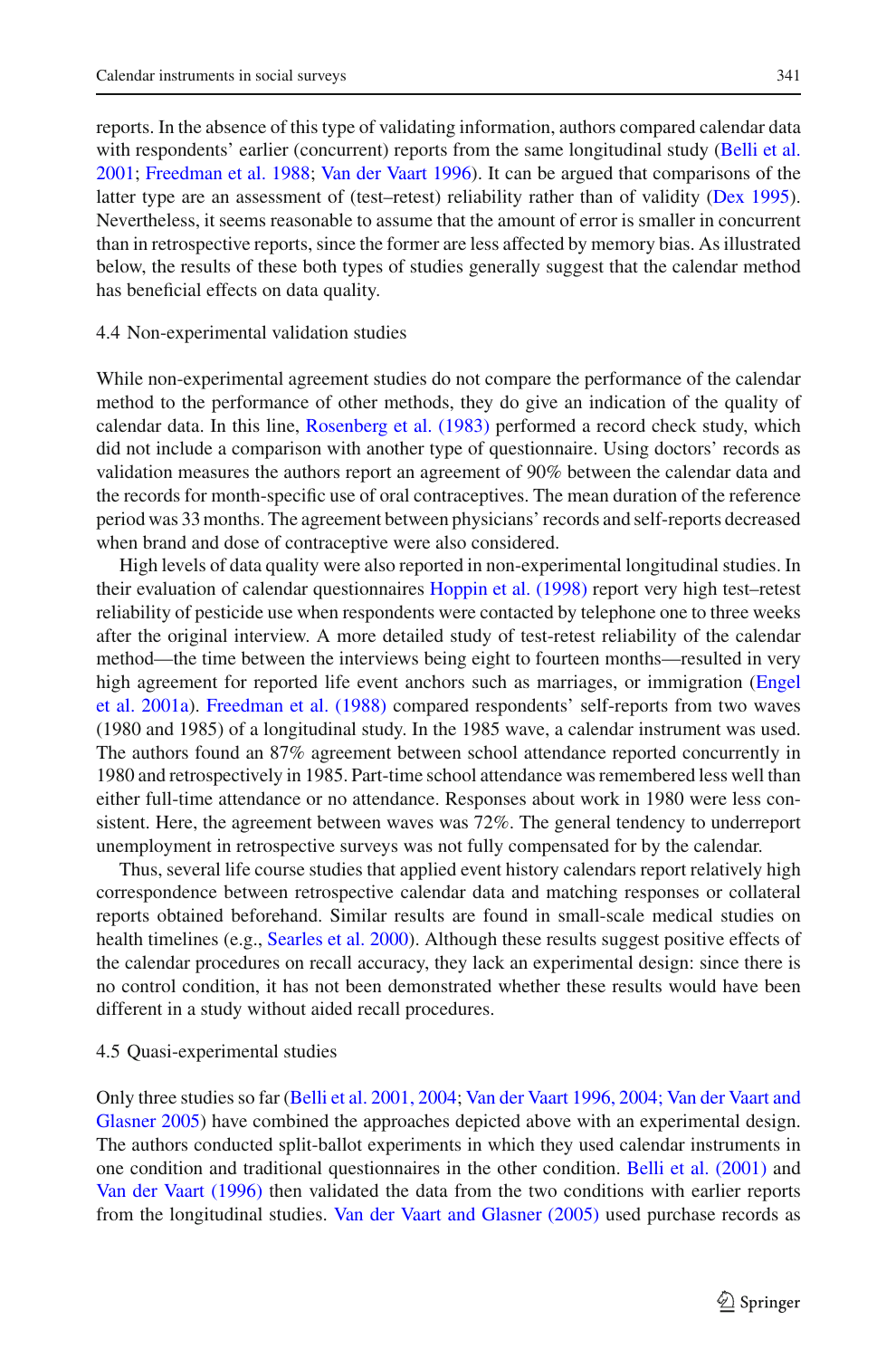validation data. Given the relevance of these studies we will discuss their results in detail below.

In the 1996 study Van der Vaart (1996, 2004) developed and tested a calendar method (in these studies called a 'timeline') that was filled out by the respondents during a face-to-face interview and was subsequently used as a visual recall aid. The calendar was tested in a field experiment on educational careers during the second wave of a longitudinal social survey, comparing the retrospective reports with reports during the first wave four years before (the recall period was 4–8 years). As compared to the regular questionnaire procedure, adding the calendar enhanced data quality with respect to the number of educational courses followed, the starting year of the courses, and the entire sequence of types of courses taken. Although the calendar reduced recall error in the dates of courses, it did so for absolute error only: it did not affect telescoping (i.e., the direction of the net error in dates) and neither did it diminish the heaping effect in reported dates. The calendar was shown to be most effective if respondents had to perform relatively difficult retrieval tasks in terms of recency, saliency, and frequency of the target behaviour (e.g., for respondents who had followed a great number of courses).

Comparable results were found by Belli et al. (2001, 2004) who evaluated an event history calendar by means of a field experiment integrated into a longitudinal household study on social and economic behaviours. All interviews in this study were conducted via telephone in 1998. Respondents were asked for retrospective reports on the number and the duration of events that occurred in 1996. The quality of the 1998 reports using either a calendar that was visible to the interviewer only—or a question-list, was assessed using data from the same respondents collected one year earlier on events in  $1996<sup>1</sup>$  $1996<sup>1</sup>$  Compared to the question-list survey the calendar instrument resulted in significant difference scores, indicating positive effects, for three out of six topics: the number of moves, the number of jobs and the number of persons entering the residence. No differences in data quality were found regarding the number of persons leaving the residence, whether having received children aid and whether having received food stamps. Regarding four out of six continuous measures the calendar method led to significantly higher correlations with the 1996 reports than the question-list. This applied to 'income' (a) and the durations of periods 'being unemployed' (b), periods 'missing work due to illness' (c) and periods 'missing work due to illness of others' (d) No differences in correlations were found for the duration of periods 'working' (e) and periods 'on vacation' (f). In spite of the effects on correlations, hardly any differences in mean errors were found between both conditions.

Finally, the experimental record check study by [Van der Vaart and Glasner \(2005\)](#page-16-14) generally confirmed the findings of both field experiments presented above. In this study a calendar was employed as a visual aid for respondents in a telephone survey. Unlike most calendar instruments used in the social sciences, this calendar aimed to enhance the recall of singular events (the purchase of pairs of glasses) instead of episodes. The respondents' retrospective reports about a recall period of over 7 years, were compared to database information on three issues: the *price* and the *date* of the latest purchase of pairs of glasses and the *number* of purchases. Hardly any effects could be established regarding the *number* of purchases due to a lack of variation in this measure. Regarding both the *price* and the *date* of the purchase this study demonstrated that:

<span id="page-9-0"></span><sup>&</sup>lt;sup>1</sup> There were two versions of the question-list: one in which the respondents were asked first about 1996 events and then about 1997 events and a second version that asked first about 1997 and then about 1996. Both question-lists were taken together as the 'standard condition'. Since the 1997 version led to worse data quality than the 1996 version, the design of the study might have weakened the question-list condition and thereby might have caused some overestimation of the positive effects of the calendar method.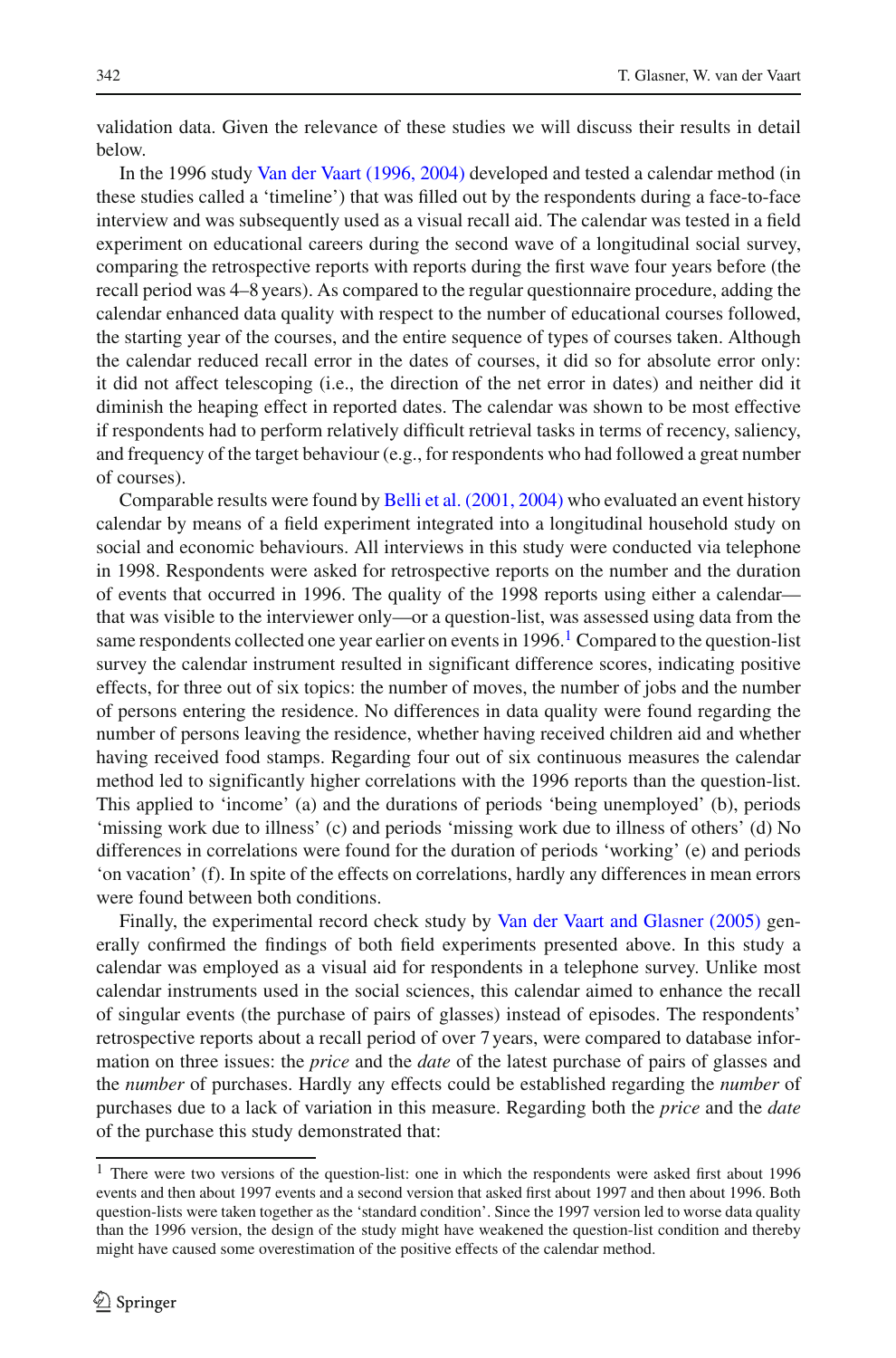- (a) The calendar had positive effects on recall accuracy, although it did not affect telescoping (net error in dates);
- (b) A more difficult recall task—in terms of the saliency and recency—led to greater recall errors;
- (c) Employing the calendar was especially effective in enhancing recall accuracy when the respondents' recall task was relatively difficult, that is: for less salient and less recent purchases.

As will be discussed in more detail below, a downside of this procedure was that the response rate in the calendar condition was quite low. Sending respondents the calendar instrument beforehand probably increased the risk of refusal.

Overall the results of these experimental studies—that compared the calendar method and the question-list method by using external validating data—are mixed but quite promising. They demonstrated that the calendar method exerted positive effects on recall accuracy for different types of data and never led to worse data quality.

# **5 Operational costs of calendar procedures: fieldwork and sampling**

While calendar applications may have beneficial effects on data quality, it is also important to judge their operational costs in terms of interview time, data entry, interviewer training, and so forth, and the effects on sampling. Regarding these issues several potential disadvantages of the use of calendar instruments emerged from the literature.

5.1 Interview time and data entry

One rather consistent finding is that calendar instruments take longer to administer than tra-ditional questionnaires. [Engel et al. \(2001b\)](#page-15-4) report that their personal interviews, in which the calendar method was used for data collection, took approximately twice as long as the traditional question-list interviews. In a study in which the calendar was used as a recall aid, the face-to-face interviews on average took 12min longer in the calendar condition, the mean length of all interviews being about 2 h [\(Van der Vaart 1996\)](#page-16-2). When a similar calendar application was sent to respondents beforehand and subsequently the interview was held by telephone, the interview took only marginally longer than in the control condition without calendar [\(Van der Vaart and Glasner 2005\)](#page-16-14). The same applied to relatively simple calendar instr[uments](#page-15-13) [for](#page-15-13) [recording](#page-15-13) [fertility-related](#page-15-13) [events](#page-15-13) [\(Becker and Sosa 1992;](#page-15-8) Goldman et al. 1989). It must be noted, however, that in at least one of the studies, reference periods differed significantly between instruments, probably leading to an under-estimate of duration of the calendar interview.

While a CATI calendar application did not increase total interviewing time, data entry did take significantly longer than for regular questionnaires [\(Belli et al. 2001\)](#page-15-2). Freedman and her colleagues (1988) made a similar observation and noted that their calendar data was more difficult and expensive to code than a conventional questionnaire.

# 5.2 Interviewer training

Although it seems plausible that calendar methods would require more interviewer training than standardized question-lists, this finding did not emerge from the few studies that report about this issue. The extra amount of interviewer training required for administering calendar instruments varies widely by study. Some studies report that interviewers, who had to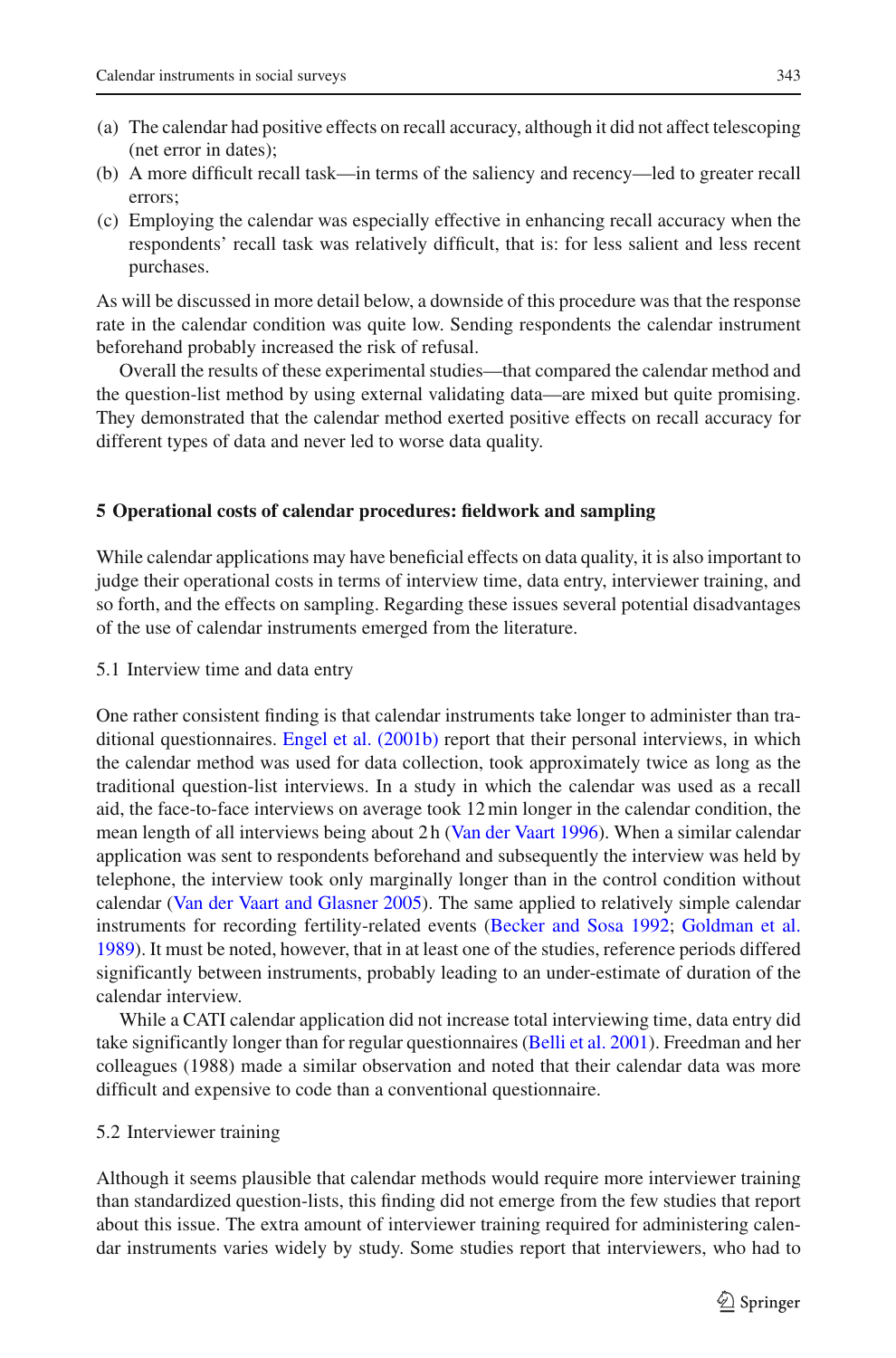use a calendar received the same amount of training as interviewers, who administered the tradi[tional](#page-16-14) [questionnaire](#page-16-14) [\(Belli et al. 2001;](#page-15-2) [Van der Vaart 1996;](#page-16-2) Van der Vaart and Glasner 2005). However, other authors state that training time was tripled compared to earlier waves of their survey, when no calendar instruments were used [\(Freedman et al. 1988\)](#page-15-0). It seems to depend very much on the individual study, how much extra training is required in order to make sure that the interview is administered properly.

# 5.3 Non-response

Only a few studies give some indications concerning the impact that calendar methods may have on response rates. Furthermore, the exact impact can be hard to determine since calendars sometimes are administered as just one of the elements of the data collection (for example during one section of an interview). This latter situation is found in the study by [Van der Vaart \(1996\),](#page-16-2) where the calendar was part of the second wave of a large-scale data collection process; apparently the calendar had no effects on the response rate (71% in this second wave). The study by [Belli et al. \(2001\)](#page-15-2) involved a separate data collection for the calendar condition and the question-list condition and the response rates—that could be established independently—appeared to be equal (84%) in both conditions. Also in a study in which a calendar was used as a visual recall aid during a personal interview, no effect on the non-response was found [\(Kominski 1990\)](#page-15-22). However, the authors note that interviewers and respondents were not required to actively use the calendar.

A different picture emerges from a split-ballot consumer survey in which the calendar that was used as a recall aid during the interview—was sent to the respondents prior to the telephone interview [\(Van der Vaart and Glasner 2005\)](#page-16-14). This procedure led to a response rate that was substantially lower in the calendar condition (39%) than in the regular condition (67%). Quite possibly respondents were scared off by the extra work they had to put in when a calendar instrument was used. [Yoshihama et al. \(2005\)](#page-16-10) found an even larger difference in response rates between the calendar condition and the question-list conditions. In spite of the fact that both samples were selected from one (listed) operational population, using the same criteria, the response rate was only 18% in the calendar condition versus 78% in the control condition. All in all it seems clear that more studies are needed to determine potential effects of the use of calendar methods on response rates.

## **6 Evaluations of the interviewing process**

Since the calendar method affects the questioning procedure and the tasks of both the interviewer and the respondent substantially, it probably has motivational effects next to memory effects. However, whether these motivational effects prove to be positive or negative is hard to say. On the one hand, a calendar procedure may have positive motivational effects since it is a less well-known method and asks for a more active approach by the interviewer and/or respondent. This may suggest to the interviewer and respondent that that their task is important and need[s](#page-16-16) [precision,](#page-16-16) [as](#page-16-16) [is](#page-16-16) [the](#page-16-16) [case](#page-16-16) [for](#page-16-16) [aided](#page-16-16) [recall](#page-16-16) [methods](#page-16-16) [in](#page-16-16) [general](#page-16-16) [\(](#page-16-16)Sudman and Bradburn 1983). But on the other hand, these very same characteristics might also cause fatigue, meaning that the task may be too burdensome for the interviewer and/or the respondent [\(Billiet et al. 1984\)](#page-15-23). While researchers usually appreciate the positive influence of calendar instruments on data quality, they also note that the application of a calendar method often increases the length of the interview and sometimes of the interviewer training time (see the previous section). However, reports of experiences with calendars as instruments for data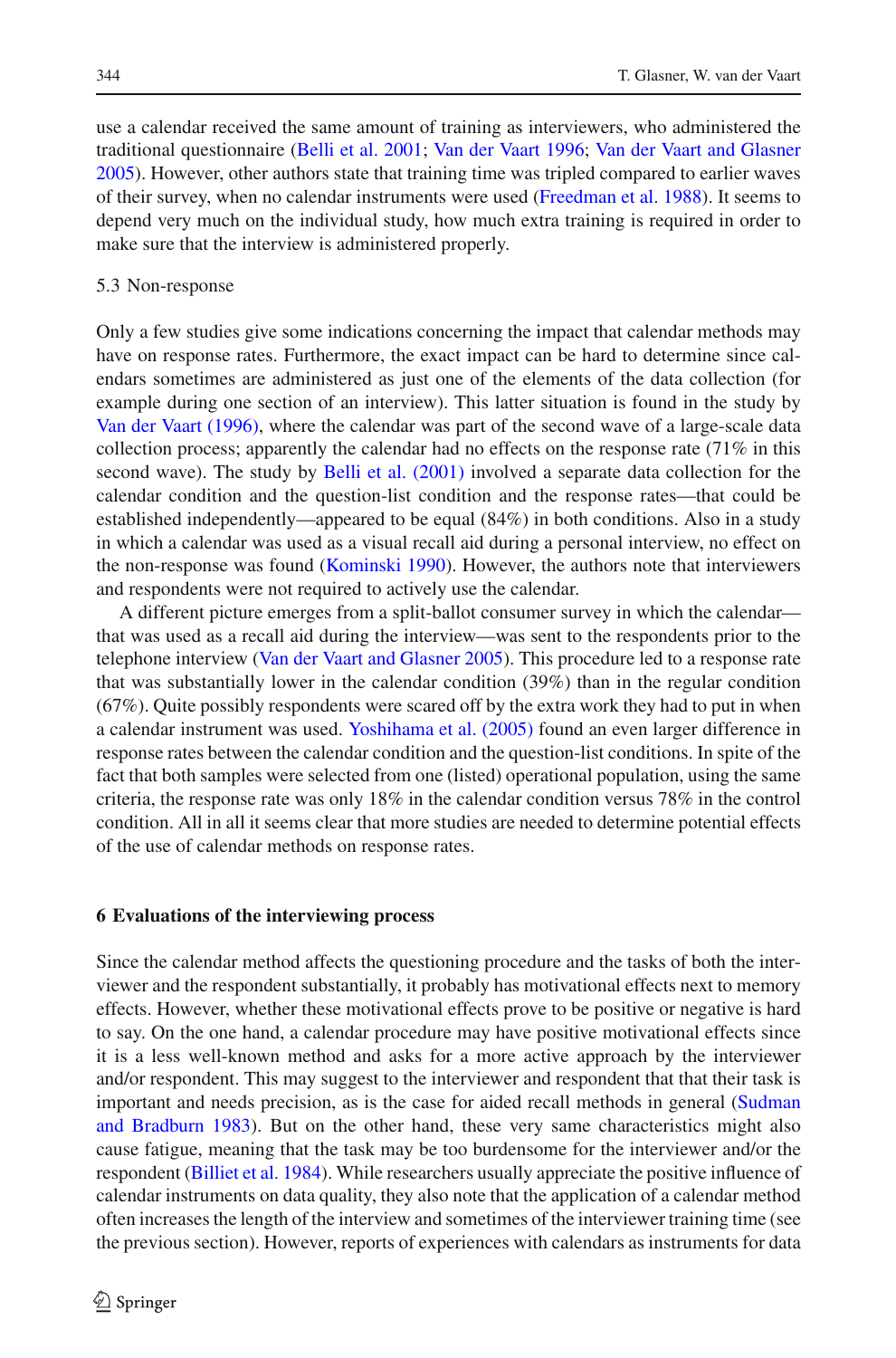collection are generally quite positive. This is especially true for interviewers' and respondents' subjective evaluations of the instrument [\(Martyn and Martin 2003\)](#page-15-15).

Results of evaluation surveys among interviewers, who worked with calendar instruments, sugg[est](#page-15-17) [that](#page-15-17) [these](#page-15-17) [instruments](#page-15-17) [are](#page-15-17) [perceived](#page-15-17) [as](#page-15-17) [being](#page-15-17) [interesting](#page-15-17) [to](#page-15-17) [work](#page-15-17) [with](#page-15-17) [\(](#page-15-17)Belli et al. 2004; [Freedman et al. 1988\)](#page-15-0). Among others, the interviewers' preference for calendar instruments over regular questionnaires is attributed to the fact that inconsistencies in the data can be remo[ved](#page-15-2) [while](#page-15-2) [the](#page-15-2) [respondent](#page-15-2) [is](#page-15-2) [still](#page-15-2) [available](#page-15-2) [for](#page-15-2) [clarification](#page-15-2) [\(Balán et al. 1969;](#page-15-7) Belli et al. 2001; [Goldman et al. 1989\)](#page-15-13). Generally these instruments are also perceived to yield better data quality than do standard questionnaires. Interviewers feel that calendar instruments help respondents to understand questions better [\(Belli et al. 2001\)](#page-15-2). Interviewers also think that calendars make the interview "more enjoyable" for the respondent [\(Freedman et al. 1988\)](#page-15-0). Similarly interviewers found that the calendar helped them discuss sensitive issues with their respondents [\(Martyn and Martin 2003\)](#page-15-15).

Interviewer perceptions that respondents prefer calendar instruments to traditional questionnaires are confirmed by respondents' feedback on the interviewing process. In the study by [Martyn and Martin \(2003\),](#page-15-15) mentioned above, respondents reported that the calendar made it easier for them to discuss sensitive issues with the interviewer because they could refer to the information they had written down in the calendar. In addition they stated that the calendar did 'jog their memory' by helping them relate events from several life domains to each other. Respondents are also reported to enjoy filling in the calendar [\(Hoppin et al. 1998\)](#page-15-6). In a comparison of a calendar-based questionnaire with a traditional questionnaire, respondents appeared to be more patient and cooperative in the calendar condition [\(Engel et al. 2001b\)](#page-15-4). They were more concerned with data quality when a calendar was used, and sometimes even asked for a copy of the completed calendar to take home with them. Caspi and his colleagues (1996) note that, in a pilot study, respondents actively corrected the information in the interviewer-administered paper-and-pencil calendar. Literature on the use of satisfying strategies by respondents suggests that this higher involvement with the interviewing process and objective should have a positive effect on data quality (e.g., [Holbrook et al. 2003\)](#page-15-24).

On the whole, the respondent feedback about calendar instruments is often positive. This is especially true for interviews in which respondents can see the calendar and use it as a visual recall aid (e.g., [Engel et al. 2001b;](#page-15-4) [Hoppin et al. 1998\)](#page-15-6). When calendars are used mainly as a tool for the interviewer, interviewer evaluations of the procedure tend to be more positive than respondent evaluations [\(Belli 2000\)](#page-15-19).

# **7 Conclusion and discussion**

This review illustrates that applications of calendar instruments in social research have been growing rapidly during the last decade. Calendar instruments are used in a wide variety of research fields and with very diverse populations. The instruments are used in personal as well as in telephone interviews, and they serve either purely as a recall aid or as an instrument of data collection. In some studies respondents filled in calendars according to written instructions and without the assistance of an interviewer. Computerized versions of calendar instruments are available for both, CATI and CAPI applications, but not (yet) for self-completed questionnaires.

Methodological studies on the use of calendar techniques show mixed results with regard to effects on data quality. Effects are found for some issues, but not for others. Sometimes those effects are strong, mostly they are modest. Most calendar instruments are found to increase the completeness of respondents' accounts. This is especially true for the reduction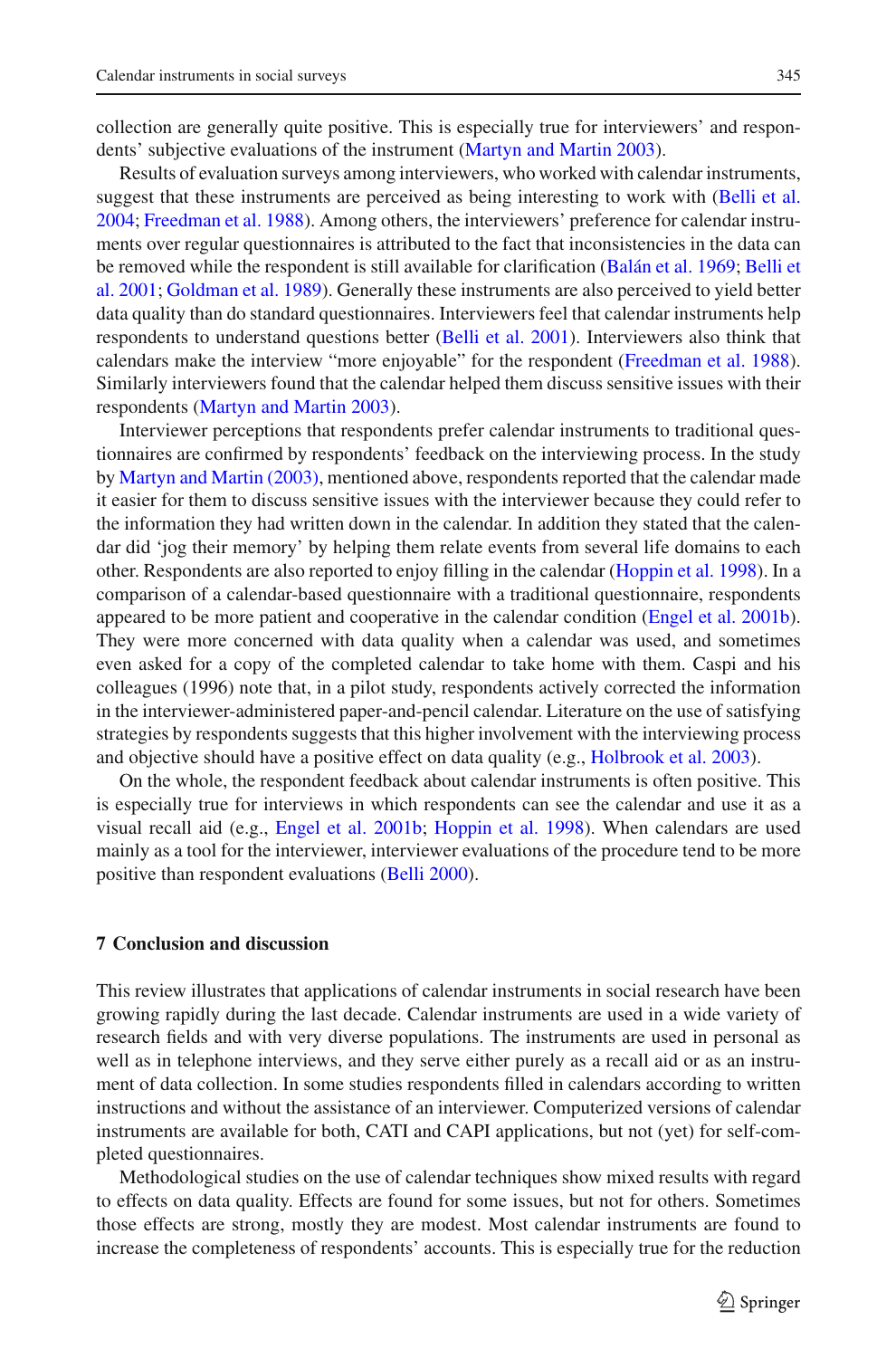of 'gaps', i.e., time unaccounted for. Often also beneficial effects are reported on the accuracy of the number and characteristics of reported events. From the empirical evidence we have, it can be concluded that calendars do also enhance consistency of responses. Additionally, they are reported to lead to a reduction of dating error, though results on telescoping and heaping are mixed. Furthermore, several studies report interaction effects of the calendar application with the difficulty of the recall task, indicating that calendars might be especially helpful for recalling less recent, more frequent and less salient events. However, up to the present the number of methodological studies is limited and most of the supposed beneficial effects of the calendar reported in this review need more empirical evidence.

The potential operational costs, in terms of increased interview duration and additional interviewer training, as well as consequences for sampling, are not clear yet: both positive and negative consequences were reported. The interviewer response to calendar instruments is generally good, while respondent evaluations seem to depend on the degree to which respondents can see and experience the calendar. This 'user evaluation' is important. Since working with calendar instruments requires some extra effort, it is crucial to keep up interviewer and respondent motivation. Overall, it is encouraging that the operational problems that arose in this review do not appear to be insurmountable. Again, more research is needed and then may lead to 'best practices'.

We should be aware of the fact that applying calendar procedures can also be counterproductive. They may create consistency and completeness in the data that does not represent higher validity but biased reconstructions instead. This artifact may arise especially if respondents' behavior is less consistent than is assumed by the researcher. It is possible, for example, that women use contraceptive methods during pregnancy [\(Becker and Sosa 1992\)](#page-15-8), or that somebody holds a fulltime and a part-time job at the same time. Likewise, in one culture certain events or states might be mutually exclusive and thus reflect response inconsistency e.g., [multiple](#page-14-0) [simultaneous](#page-14-0) [marriages—while](#page-14-0) [they](#page-14-0) [are](#page-14-0) [not](#page-14-0) [in](#page-14-0) [another](#page-14-0) [culture](#page-14-0) [\(](#page-14-0)Axinn et al. 1999). While in many cases removal of such inconsistencies will result in more valid data, it will lead to error in other cases. Correspondingly, when it comes to 'time unaccounted for' in the respondent's life history, asking the respondent to 'fill in the gaps' might not always be a good decision. When the gap stands for an episode that the respondent cannot recall during the interview, he or she might stretch previous or subsequent episodes in order to reduce the amount of time unaccounted for, leading to decreased data quality [\(Auriat 1993\)](#page-14-1).

The literature review revealed that the growing interest in calendar methods resulted in many different applications with many different names, which suggests that researcher do not take enough advantage of each other's efforts. It also appeared that most applications are characterized by a modest theoretical foundation, irrespective of the apparent fact that cale[ndar](#page-15-5) [methodology](#page-15-5) [may](#page-15-5) [utilize](#page-15-5) [organizing](#page-15-5) [principles](#page-15-5) [of](#page-15-5) [autobiographical](#page-15-5) [memory](#page-15-5) [\(](#page-15-5)Belli 1998; [Belli et al. 2001\)](#page-15-2). Theories and insights from cognitive science and related fields (see [Tourangeau et al. 2000\)](#page-16-11) can be further employed to formulate a theoretical framework on recall bias and calendar techniques in social survey. It is clear that a calendar procedure has to be attuned to the subject matter of the specific survey. Different topics (e.g., educational history versus alcohol consumption) and different populations also entail differences in the requested information and thus different recall tasks. Computer-assisted applications may be helpful to adjust the procedures to a certain (group) profile that is derived from the respondent's answer's to earlier questions from the questionnaire, like has been done in 'pre-loading' electronic questionnaires [\(Hoogendoorn 2004\)](#page-15-25).

However, from the review it appears that it often remains unknown and unspecified, which design characteristics of calendars have which kind of effects on recall accuracy. Therefore a main line of future methodological research would be to perform experimental studies that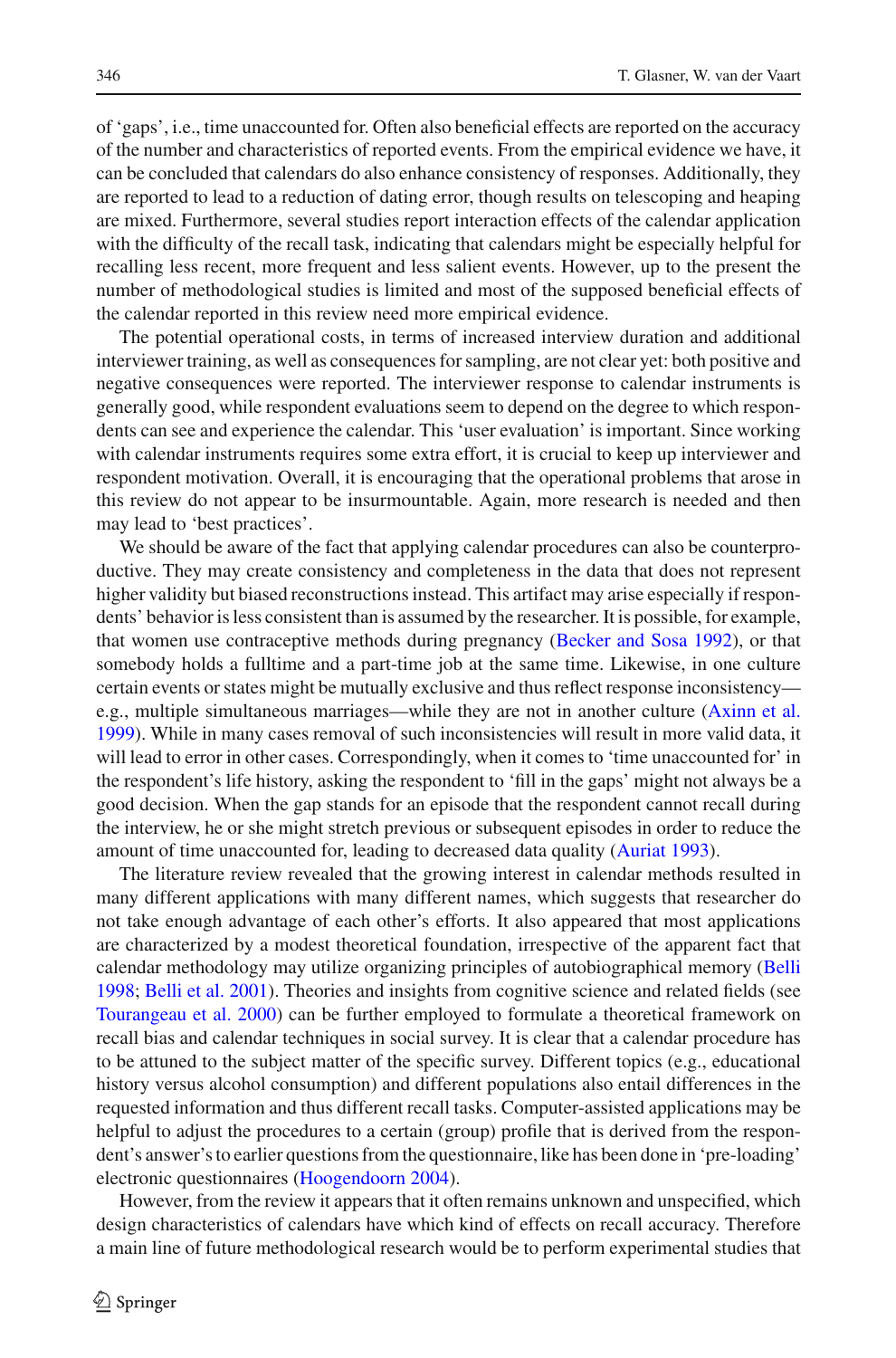can shed light on this relationship. Those studies might address topics such as the optimal length of the reference period, number of domains included for maximum effects, effectiveness of different kinds of landmarks, or the effectiveness of the calendar together with different modes of data collection. The issue of non-response also remains very important. Apart from that, further research is needed regarding the roles of the interviewer and respondent. This includes questions like: when should the calendar be used as a questionnaire in itself and when as a separate recall aid? How active and/or steering should the role of the interviewer be? In what way should the interviewer probe and/or help the respondent fill out the calendar?

In sum, our proposal for future research involve a research program that includes at least the following variables:

- 1. Independent variables: properties of calendar techniques, such as types of cues and landmarks, the bounding of reference periods, and the graphical design.
- 2. Conditional variables: the difficulty of the recall task (like the length of the recall interval), group differences (e.g., age groups) and modes of data collection.
- 3. Dependent variables: data quality of responses to factual, retrospective questions on the occurrence, properties, dates and duration of life events in different life domains.

Both small-scale experiments and experimental studies in large-scale surveys are required in order to provide information on the working and effectiveness of calendar applications. In order to further develop and adjust the rationale of the calendar methodology, studies are needed that explicitly test the theoretical ideas that underlie a specific calendar application. It is obvious that many fields might benefit from such methodological studies into calendar procedures. Calendar instruments emerge from the literature as promising methods to enhance retrospective reports. A more systematic approach in the development of calendar methodology might increase their relevance and effectiveness substantially.

**Acknowledgements** This study is part of the research project "Reconstructing event histories in standardized survey research: cognitive mechanisms and aided recall techniques" which is supported by the Netherlands Organization of Scientific Research, Grant Number 400-03-331.

# **Appendix**

A truncated example of a filled out calendar (In: [Van der Vaart and Glasner 2005\)](#page-0-0).

| 2003                  | January                   | February          | March                          |
|-----------------------|---------------------------|-------------------|--------------------------------|
| interview             |                           |                   |                                |
| $1. \text{Age}$       |                           | 48                |                                |
| 2. City and street    | $A'dam$ , Parkstr - - -   | -------           | A'dam, Churchstr $\rightarrow$ |
| 3. Domestic situation | $--$ partner and son $--$ | $--$ partner $--$ | $- - - - - - - - \rightarrow$  |
| 4. Jobs and courses   | $--$ ING bank $--$        |                   |                                |
| 5. Personal landmarks |                           | Indonesia         | robbery                        |
|                       |                           |                   |                                |

# **References**

<span id="page-14-1"></span>Auriat, N.: My wife knows best: A comparison of event dating accuracy between the wife, the husband, the couple, and the Belgium Population Register. Public Opin. Q. **57**(2), 165–190 (1993)

<span id="page-14-0"></span>Axinn, W.G., Pearce, L.D., Ghimire, D.: Innovations in life history calendar applications. Soc. Sci. Res. **28**, 243–264 (1999)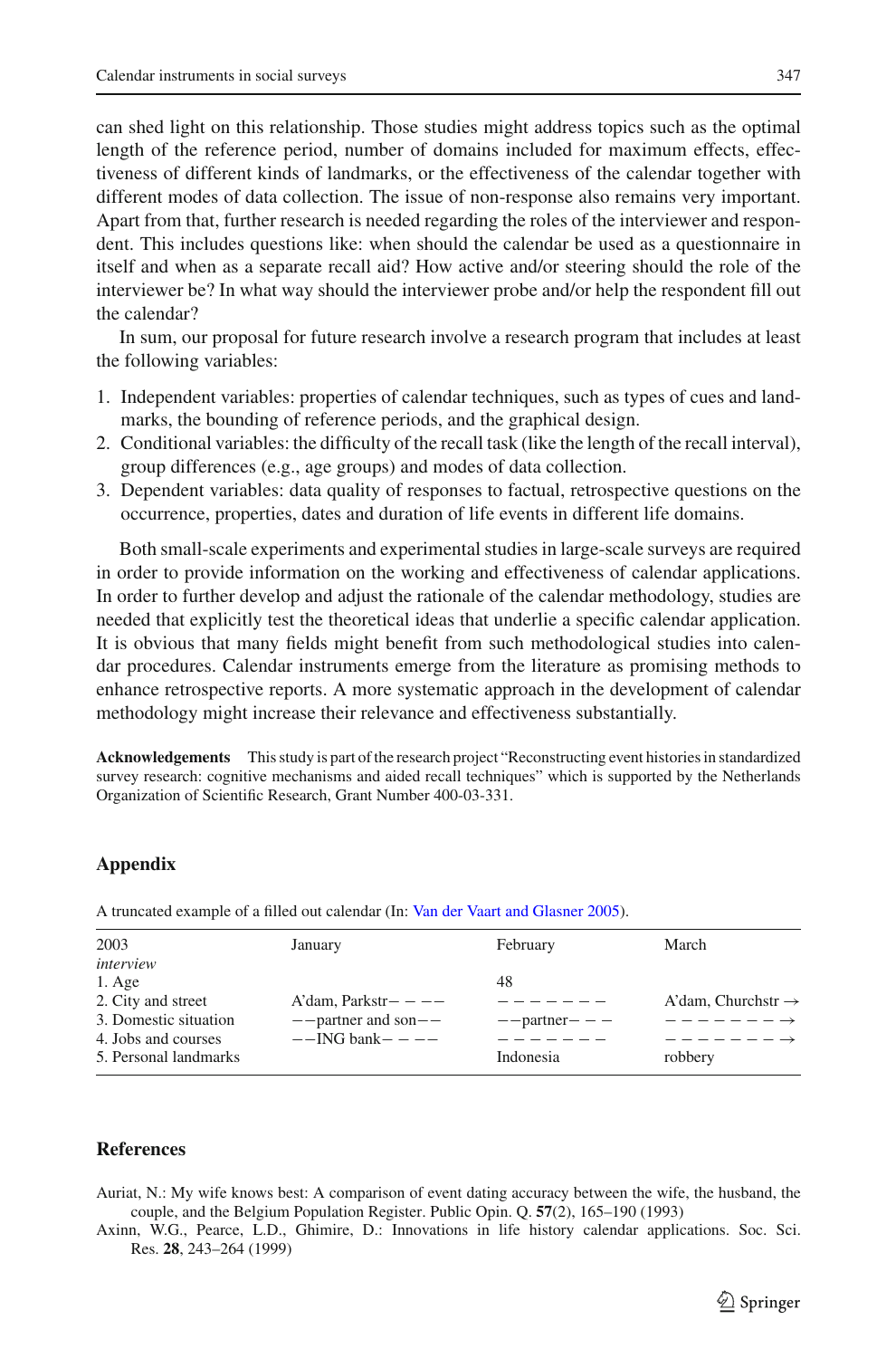- <span id="page-15-7"></span>Balán, J., Browning, H.L., Jelin, E., Litzler, L.: A computerized approach to the processing and analysis of life histories obtained in sample surveys. Behav. Sci. **14**(2), 105–120 (1969)
- <span id="page-15-12"></span>Becker, S., Diop-Sidibe, N.: Does use of the calendar in surveys reduce heaping?. Stud. Fam. Plan. **34**(2), 127–132 (2003)
- <span id="page-15-8"></span>Becker, S., Sosa, D.: An experiment using a month-by-month calendar in a family planning survey in Costa Rica. Stud. Fam. Plann. **23**(6), 386–391 (1992)
- <span id="page-15-5"></span>Belli, R.F.: The structure of autobiographical memory and the event history calendar: Potential improvements in the quality of retrospective reports in surveys. Memory **6**(4), 383–406 (1998)
- <span id="page-15-19"></span>Belli, R.F.: Computerized Event History Calendar methods: Facilitating autobiographical recall. American Statistical Association, Alexandria (2000)
- Belli, R.F.: Improving the quality of retrospective reports: Calendar interviewing methodologies. Paper presented at the Sixth international conference on logic and methodology, Amsterdam (2004)
- <span id="page-15-17"></span>Belli, R.F., Lee, E.H., Stafford, F., Chou, C.-H.: Calendar and question-list survey methods: association between interviewer behaviors and data quality. J. Off. Stat. **20**(1), 185–218 (2004)
- <span id="page-15-2"></span>Belli, R.F., Shay, W., Stafford, F.: Event history calendars and question list surveys: a direct comparison of interviewing methods. Public Opin. Q. **65**, 45–74 (2001)
- <span id="page-15-23"></span>Billiet, J., Loosveldt, G., Waterplas, L.: Het survey-interview onderzocht: Effecten van het ontwerp en gebruik van vragenlijsten op de kwaliteit van de antwoorden. Sociologisch Onderzoeksinstituut, Leuven (1984)
- <span id="page-15-1"></span>Brückner, E., Mayer, K.U.: Collecting life history data: Experiences from the German life history study. In: Giele, J.Z., Elder, G.H. (eds.) Methods of Life Course Research: Qualitative and Quantitative Approaches, pp. 152–181. Sage, Thousand Oaks (1998)
- <span id="page-15-9"></span>Caspi, A., Moffitt, T.E., Thornton, A., Freedman, D., Amell, J.W., Harrington, H. et al.: The life history calendar: A research and clinical assessment method for collecting retrospective event-history data. Int. J. Meth. Psychiatr. Res. **6**, 101–114 (1996)
- <span id="page-15-11"></span>Colt, J.S., Engel, L., Keifer, M., Thompson, M.L., Zahm, S.: Comparability of data obtained from migrant farmworkers and their spouses on occupational history. Am. J. Indus. Med. **40**, 523–520 (2001)
- <span id="page-15-16"></span>Conway, M.A.: A structural model of autobiographical memory. In Conway, M.A., Rubin, D., Spinnler, H., Wagenaar, W.A. (eds.) Theoretical Perspectives on Autobiographical Memory. Kluwer Academic Publishers, Dordrecht (1992)
- <span id="page-15-21"></span>Dex, S.: The reliability of recall data: a literature review. Bulletin de Methodologie Sociologique **49**, 58– 89 (1995)
- <span id="page-15-18"></span>Engel, L., Keifer, M., Thompson, M.L., Zahm, S.: Test–retest reliability of an icon/calendar-based questionnaire used to assess occupational history. Am. J. Indus. Med. **40**, 512–522 (2001a)
- <span id="page-15-4"></span>Engel, L., Keifer, M., Zahm, S.: Comparison of a traditional questionnaire with an icon/calendar-based questionnaire to assess occupational history. Am. J. Indus. Med. **40**, 502–511 (2001b)
- <span id="page-15-0"></span>Freedman, D., Thornton, A., Camburn, D., Alwin, D., Young-DeMarcco, L.: The life history calendar: A technique for collecting retrospective data. Sociol. Methodol. **18**, 37–68 (1988)
- <span id="page-15-3"></span>Giele, J.Z., Elder, G.H.: Methods of Life Course Research: Qualitative and Quantitative Approaches. Sage, Thousand Oaks (1998)
- <span id="page-15-13"></span>Goldman, N., Moreno, L., Westoff, C.F.: Collection of survey data on contraception: An evaluation of an experiment in Peru. Stud. Fam. Plann. **20**(3), 147–157 (1989)
- <span id="page-15-24"></span>Holbrook, A.L., Green, M.C., Krosnick, J.A.: Telephone versus Face-to-face interviewing of national probability samples with long questionnaires: comparisons of respondent satisficing and social desirability response bias. Public Opin. Q. **67**(1), 79–125 (2003)
- <span id="page-15-25"></span>Hoogendoorn, A.W.: A questionnaire design for dependent interviewing that addresses the problem of cognitive satisficing. J. Off. Stat. **20**(2), 219–232 (2004)
- <span id="page-15-6"></span>Hoppin, J., Tolbert, P., Flagg, E., Blair, A., Zahm, S.: Use of a life events calendar approach to elicit occupational history from farmers. Am. J. Indust. Med. **34**, 470–476 (1998)
- <span id="page-15-22"></span>Kominski, R.: The SIPP event history calendar: Aiding respondents in the dating of longitudinal events. In: Association, A.S. (ed.) Proceedings of the Section on Survey Research Methods. American Statistical Association, Alexandria (1990)
- <span id="page-15-15"></span>Martyn, K.K., Martin, R.: Adolescent sexual risk assessment. J. Midwifery Womens Health, **48**(3), 213– 219 (2003)
- <span id="page-15-20"></span>Pebley, A.R., Sastry, N.: The Los Angeles Family and Neighborhood Survey: Field Interviewer Manual: RAND (2004)
- <span id="page-15-10"></span>Reimer, M.: Collecting Event History Data About Work Careers Retrospectively: Mistakes that Occur and Ways to Prevent Them. Max Planck Institute for Human Development, Berlin (2004)
- <span id="page-15-14"></span>Rosenberg, M., Layde, P., Ory, H., Strauss, L., Rooks, J., Rubin, G.: Agreement between women's histories of oral contraceptive use and physician records. Int. J. Epidemiol. **12**(1), 84–87 (1983)